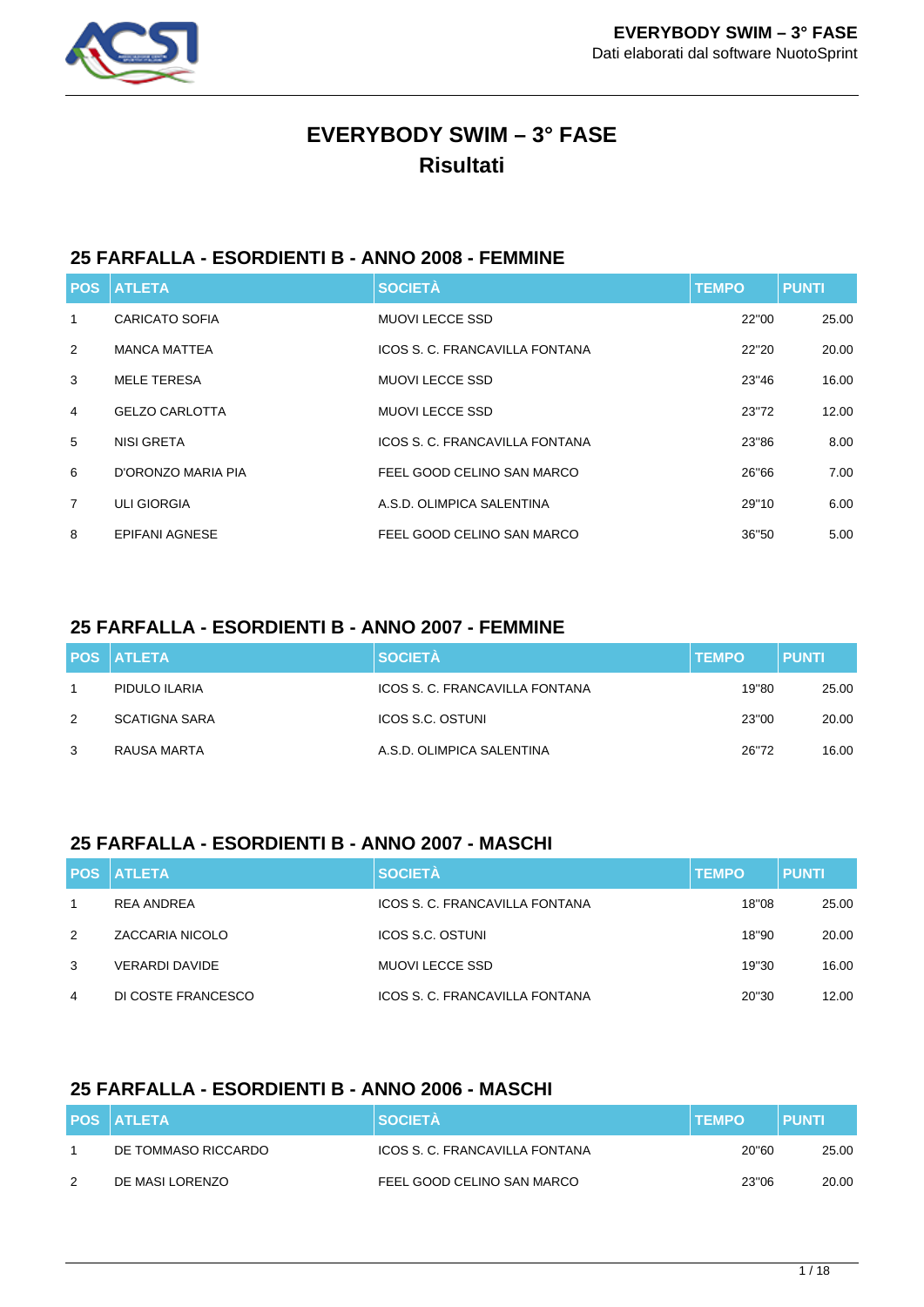

Dati elaborati dal software NuotoSprint

| ર | RICCIATO FRANCESCO PIO | <b>MARESCA NUOTO</b> | 24"30 | 16.00 |
|---|------------------------|----------------------|-------|-------|
|   |                        |                      |       |       |

## **25 STILE LIBERO - UNDER C - ANNO 2011 - FEMMINE**

|               | <b>POS ATLETA</b>          | <b>SOCIETÀ</b>             | <b>TEMPO</b> | <b>PUNTI</b> |
|---------------|----------------------------|----------------------------|--------------|--------------|
| 1             | DE RICCARDIS GABRIELLA     | <b>MUOVI LECCE SSD</b>     | 31"65        | 25.00        |
| $\mathcal{P}$ | PAPADIA LINDA              | <b>MARESCA NUOTO</b>       | 32"06        | 20.00        |
| 3             | <b>VECCHIO ADELE</b>       | A.S.D. OLIMPICA SALENTINA  | 36"02        | 16.00        |
| 4             | <b>MONSELLATO FEDERICA</b> | <b>MARESCA NUOTO</b>       | 36"03        | 12.00        |
| 5             | POCI EMMA                  | FEEL GOOD CELINO SAN MARCO | 39"00        | 8.00         |

## **25 STILE LIBERO - UNDER C - ANNO 2011 - MASCHI**

|                          | <b>POS ATLETA</b>  | <b>SOCIETÀ</b>             | <b>TEMPO</b>             | <b>PUNTI</b> |
|--------------------------|--------------------|----------------------------|--------------------------|--------------|
|                          | MASSAFRA GABRIELE  | A.S.D. OLIMPICA SALENTINA  | 31"02                    | 25.00        |
| 2                        | INVIDIA SAMUELE    | FEEL GOOD CELINO SAN MARCO | 31"03                    | 20.00        |
| 3                        | CIURLIA PAOLO      | A.S.D. OLIMPICA SALENTINA  | 35"00                    | 16.00        |
| $\overline{\phantom{a}}$ | ANTONAZZI VITTORIO | MUOVI LECCE 2              | $\overline{\phantom{a}}$ | 0.00         |

## **25 STILE LIBERO - UNDER C - ANNO 2010 - MASCHI**

|                | <b>POS ATLETA</b>        | <b>SOCIETÀ</b>               | <b>TEMPO</b> | <b>PUNTI</b> |
|----------------|--------------------------|------------------------------|--------------|--------------|
| $\mathbf{1}$   | DI LAURO FRANCESCO       | FEEL GOOD CELINO SAN MARCO   | 20"05        | 25.00        |
| $\mathcal{P}$  | <b>VACCA GIUSEPPE</b>    | FEEL GOOD CELINO SAN MARCO   | 22"04        | 20.00        |
| 3              | CACCIAPAGLIA ANDREA      | <b>MUOVI LECCE SSD</b>       | 22"08        | 16.00        |
| $\overline{4}$ | CARLUCCIO FRANCESCO      | FEEL GOOD CELINO SAN MARCO   | 23"07        | 12.00        |
| 5              | BONAVOGLIA ADNAN SAMY    | MUOVI LECCE SSD              | 23"20        | 8.00         |
| 6              | <b>MASTRIA GIOELE</b>    | ICOS S.C. SAN CESARIO        | 24"07        | 7.00         |
| $\overline{7}$ | QUARTA JACOPO            | ICOS S.C. SAN CESARIO        | 25"08        | 6.00         |
| 8              | GOFFREDO STEFANO         | FEEL GOOD CELINO SAN MARCO   | 26"03        | 5.00         |
| 9              | <b>MANFREDI RAFFAELE</b> | FIMCO SPORT S.S. DILETT. ARL | 33"60        | 4.00         |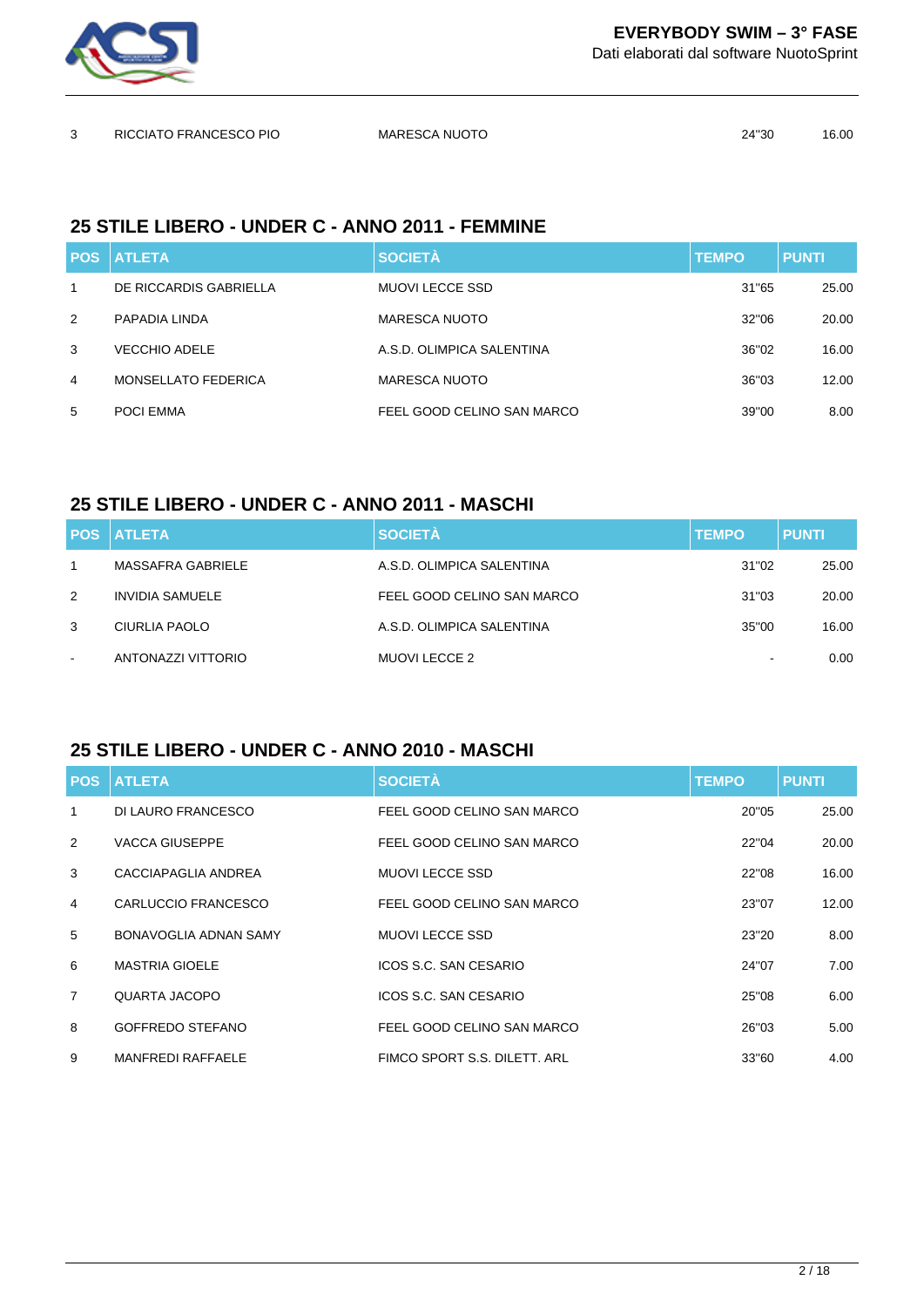

## **50 STILE LIBERO - ESORDIENTI B - ANNO 2008 - FEMMINE**

|                | <b>POS ATLETA</b>     | <b>SOCIETÀ</b>                 | <b>TEMPO</b> | <b>PUNTI</b> |
|----------------|-----------------------|--------------------------------|--------------|--------------|
| $\mathbf{1}$   | <b>FARINA ANNA</b>    | ICOS S. C. FRANCAVILLA FONTANA | 39"04        | 25.00        |
| 2              | <b>MANCA MATTEA</b>   | ICOS S. C. FRANCAVILLA FONTANA | 40"05        | 20.00        |
| 3              | <b>GELZO CARLOTTA</b> | <b>MUOVI LECCE SSD</b>         | 45"09        | 16.00        |
| $\overline{4}$ | <b>MITROTTI ANNA</b>  | <b>ICOS S.C. OSTUNI</b>        | 49"08        | 12.00        |
| 5              | D'ORONZO MARIA PIA    | FEEL GOOD CELINO SAN MARCO     | 50"06        | 8.00         |
| 6              | <b>EPIFANI AGNESE</b> | FEEL GOOD CELINO SAN MARCO     | 55"08        | 7.00         |
| $\overline{7}$ | <b>ULI GIORGIA</b>    | A.S.D. OLIMPICA SALENTINA      | 56"02        | 6.00         |
| 8              | <b>COSTA LUDOVICA</b> | A.S.D. OLIMPICA SALENTINA      | 1'00"02      | 5.00         |
| $\sim$         | <b>FILIERI DENISE</b> | ICOS S.C. SAN CESARIO          |              | 0.00         |
| $\blacksquare$ | <b>RISO PAMELA</b>    | A.S.D. OLIMPICA SALENTINA      |              | 0.00         |

### **50 STILE LIBERO - ESORDIENTI B - ANNO 2007 - FEMMINE**

|   | <b>POS ATLETA</b>       | <b>SOCIETÀ</b>            | <b>TEMPO</b> | <b>PUNTI</b> |
|---|-------------------------|---------------------------|--------------|--------------|
| 1 | CACCIAPAGLIA ALESSANDRA | <b>MUOVI LECCE SSD</b>    | 43"04        | 25.00        |
| 2 | RAUSA MARTA             | A.S.D. OLIMPICA SALENTINA | 47"03        | 20.00        |
| 3 | <b>BRUNO SOFIA</b>      | <b>MARESCA NUOTO</b>      | 49"08        | 16.00        |
| 4 | <b>TINA COSMERY</b>     | ICOS S.C. OSTUNI          | 50"02        | 12.00        |
| 5 | CAPPILLI CHIARA         | MUOVI LECCE 2             | 52"06        | 8.00         |

## **50 STILE LIBERO - ESORDIENTI B - ANNO 2007 - MASCHI**

|                | <b>POS ATLETA</b>        | <b>SOCIETÀ</b>                 | <b>TEMPO</b> | <b>PUNTI</b> |
|----------------|--------------------------|--------------------------------|--------------|--------------|
| 1              | <b>REA ANDREA</b>        | ICOS S. C. FRANCAVILLA FONTANA | 37"00        | 25.00        |
| 2              | <b>ZACCARIA NICOLO</b>   | ICOS S.C. OSTUNI               | 38"04        | 20.00        |
| 3              | DI COSTE FRANCESCO       | ICOS S. C. FRANCAVILLA FONTANA | 38"05        | 16.00        |
| 4              | <b>TOTARO GIOVANNI</b>   | ICOS S. C. FRANCAVILLA FONTANA | 39"04        | 12.00        |
| 5              | NICOLAS CERRITO          | A.S.D. OLIMPICA SALENTINA      | 41"06        | 8.00         |
| 6              | CAVALERA MATTIA          | ICOS S.C. SAN CESARIO          | 46"00        | 7.00         |
| $\overline{7}$ | DADAMO DANIEL            | ICOS S.C. OSTUNI               | 53"02        | 6.00         |
| 8              | <b>GIANNUZZI ANTONIO</b> | A.S.D. OLIMPICA SALENTINA      | 54"09        | 5.00         |
| $\blacksquare$ | <b>FAGGIANO GIULIO</b>   | MARESCA NUOTO                  |              | 0.00         |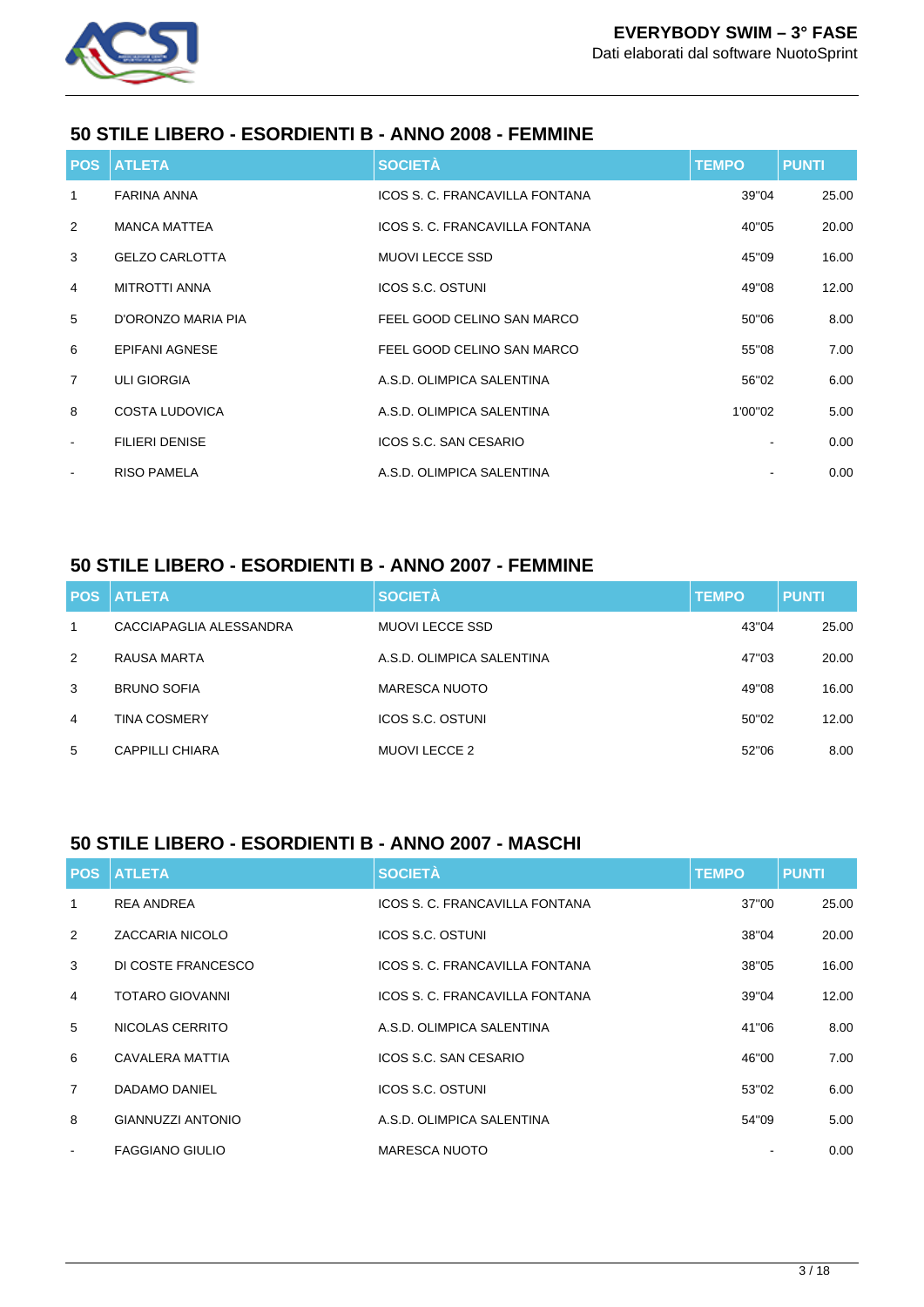

## **50 STILE LIBERO - ESORDIENTI B - ANNO 2006 - MASCHI**

|                | <b>POS ATLETA</b>      | <b>SOCIETÀ</b>                 | <b>TEMPO</b> | <b>PUNTI</b> |
|----------------|------------------------|--------------------------------|--------------|--------------|
| 1              | DE TOMMASO RICCARDO    | ICOS S. C. FRANCAVILLA FONTANA | 36"06        | 25.00        |
| 2              | DI LATTE JOSHUA        | ICOS S.C. OSTUNI               | 37"06        | 20.00        |
| 3              | DE MASI LORENZO        | FEEL GOOD CELINO SAN MARCO     | 40"02        | 16.00        |
| 3              | LECCI JACOPO           | FEEL GOOD CELINO SAN MARCO     | 40"02        | 16.00        |
| 5              | RICCIATO FRANCESCO PIO | <b>MARESCA NUOTO</b>           | 41"01        | 8.00         |
| 6              | SERRATÌ RICCARDO       | FEEL GOOD CELINO SAN MARCO     | 41"02        | 7.00         |
| $\overline{7}$ | <b>FELLA AMERICO</b>   | <b>MARESCA NUOTO</b>           | 45"01        | 6.00         |

## **50 RANA - ESORDIENTI B - ANNO 2008 - FEMMINE**

|                | <b>POS ATLETA</b>     | <b>SOCIETÀ</b>                 | <b>TEMPO</b> | <b>PUNTI</b> |
|----------------|-----------------------|--------------------------------|--------------|--------------|
| 1              | NISI GRETA            | ICOS S. C. FRANCAVILLA FONTANA | 55"04        | 25.00        |
| 2              | MELE TERESA           | <b>MUOVI LECCE SSD</b>         | 56"08        | 20.00        |
| 3              | <b>CARICATO SOFIA</b> | MUOVI LECCE SSD                | 58"01        | 16.00        |
| 4              | COSTA LUDOVICA        | A.S.D. OLIMPICA SALENTINA      | 1'03"02      | 12.00        |
| $\blacksquare$ | <b>RISO PAMELA</b>    | A.S.D. OLIMPICA SALENTINA      |              | 0.00         |

## **50 RANA - ESORDIENTI B - ANNO 2007 - FEMMINE**

|                | <b>IPOS ATLETA</b>      | <b>SOCIETÀ</b>          | <b>TEMPO</b> | <b>PUNTI</b> |
|----------------|-------------------------|-------------------------|--------------|--------------|
| 1              | CACCIAPAGLIA ALESSANDRA | <b>MUOVI LECCE SSD</b>  | 55"08        | 25.00        |
| 2              | <b>SCATIGNA SARA</b>    | <b>ICOS S.C. OSTUNI</b> | 57"03        | 20.00        |
| 3              | MARRAZZA MARTINA        | ICOS S.C. OSTUNI        | 1'01"03      | 16.00        |
| 4              | CAPPILLI CHIARA         | MUOVI LECCE 2           | 1'09"00      | 12.00        |
| $\blacksquare$ | STIFANI SOPHIA          | ICOS S.C. SAN CESARIO   |              | 0.00         |

## **50 RANA - ESORDIENTI B - ANNO 2007 - MASCHI**

|   | <b>POS ATLETA</b>     | <b>SOCIETÀ</b>                 | <b>TEMPO</b> | <b>PUNTI</b> |
|---|-----------------------|--------------------------------|--------------|--------------|
|   | DI NOI GIANPAOLO      | ICOS S. C. FRANCAVILLA FONTANA | 51"00        | 25.00        |
| 2 | <b>PASTORE GIOELE</b> | <b>MUOVI LECCE SSD</b>         | 52"06        | 20.00        |
| 3 | NICOLAS CERRITO       | A.S.D. OLIMPICA SALENTINA      | 56"08        | 16.00        |
| 4 | <b>VERARDI DAVIDE</b> | <b>MUOVI LECCE SSD</b>         | 57"09        | 12.00        |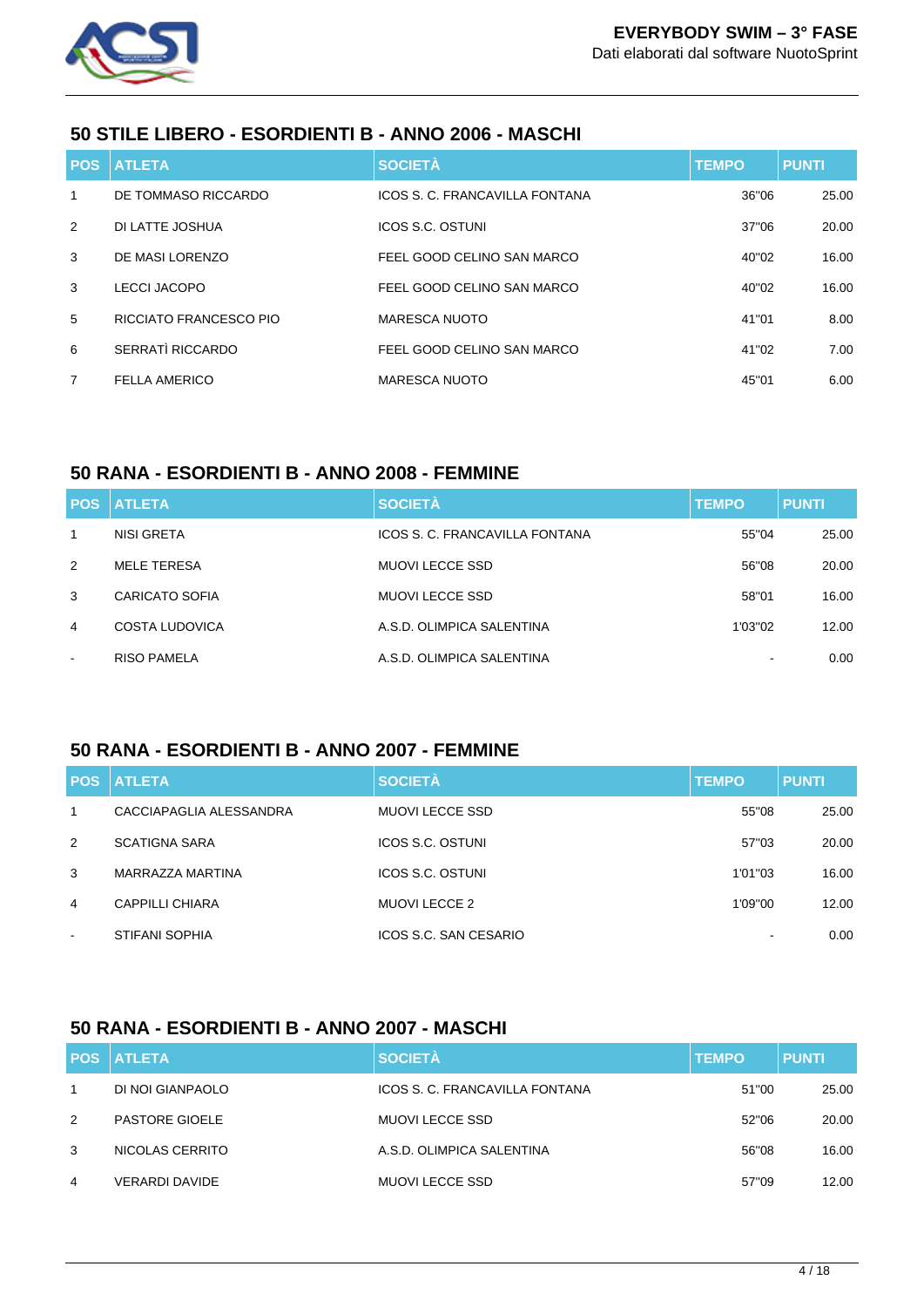

Dati elaborati dal software NuotoSprint

| -5     | GIANNUZZI ANTONIO         | A.S.D. OLIMPICA SALENTINA | 1'03"05 | 8.00 |
|--------|---------------------------|---------------------------|---------|------|
| 6      | ALTAMURA FILIPPO          | A.S.D. OLIMPICA SALENTINA | 1'11"00 | 7.00 |
| $\sim$ | <b>SCARAFILO CRISTIAN</b> | ICOS S.C. OSTUNI          | $\sim$  | 0.00 |

## **50 RANA - ESORDIENTI B - ANNO 2006 - MASCHI**

|   | <b>POS ATLETA</b>      | <b>SOCIETÀ</b>                 | <b>TEMPO</b> | <b>PUNTI</b> |
|---|------------------------|--------------------------------|--------------|--------------|
|   | TOTARO ORLANDO         | ICOS S. C. FRANCAVILLA FONTANA | 51"04        | 25.00        |
| 2 | DE IACO FRANCESCO      | MUOVI LECCE SSD                | 52"09        | 20.00        |
| 3 | SERRATÌ RICCARDO       | FEEL GOOD CELINO SAN MARCO     | 56"08        | 16.00        |
| 4 | <b>FILOMENO DENNIS</b> | ICOS S.C. OSTUNI               | 1'07"00      | 12.00        |

#### **25 RANA - UNDER C - ANNO 2011 - FEMMINE**

|   | <b>POS ATLETA</b>      | <b>SOCIETA</b>  | <b>TEMPO</b> | <b>PUNTI</b> |
|---|------------------------|-----------------|--------------|--------------|
|   | PAPADIA LINDA          | MARESCA NUOTO   | 39"01        | 25.00        |
| 2 | DE RICCARDIS GABRIELLA | MUOVI LECCE SSD | 39"09        | 20.00        |

#### **25 RANA - UNDER C - ANNO 2011 - MASCHI**

|        | <b>POS ATLETA</b>  | <b>SOCIETÀ</b>            | <b>TEMPO</b>             | <b>PUNTI</b> |
|--------|--------------------|---------------------------|--------------------------|--------------|
|        | MELE GIUSEPPE      | <b>MUOVI LECCE SSD</b>    | 39"01                    | 25.00        |
| 2      | RAUSA DANIELE      | A.S.D. OLIMPICA SALENTINA | 40"09                    | 20.00        |
| $\sim$ | ANTONAZZI VITTORIO | MUOVI LECCE 2             |                          | 0.00         |
| $\sim$ | PELLEGRINO GIOELE  | A.S.D. OLIMPICA SALENTINA | $\overline{\phantom{a}}$ | 0.00         |

## **25 RANA - UNDER C - ANNO 2010 - MASCHI**

|    | <b>POS ATLETA</b>        | <b>SOCIETÀ</b>               | <b>TEMPO</b> | <b>PUNTI</b> |
|----|--------------------------|------------------------------|--------------|--------------|
| -1 | DEL PRETE SIMONE         | MUOVI LECCE SSD              | 30"06        | 25.00        |
| 2  | CICIRIELLO CRISTIAN      | ICOS S.C. SAN CESARIO        | 30"08        | 20.00        |
| 3  | CACCIAPAGLIA ANDREA      | MUOVI LECCE SSD              | 35"04        | 16.00        |
| 4  | <b>MANFREDI RAFFAELE</b> | FIMCO SPORT S.S. DILETT. ARL | 41"01        | 12.00        |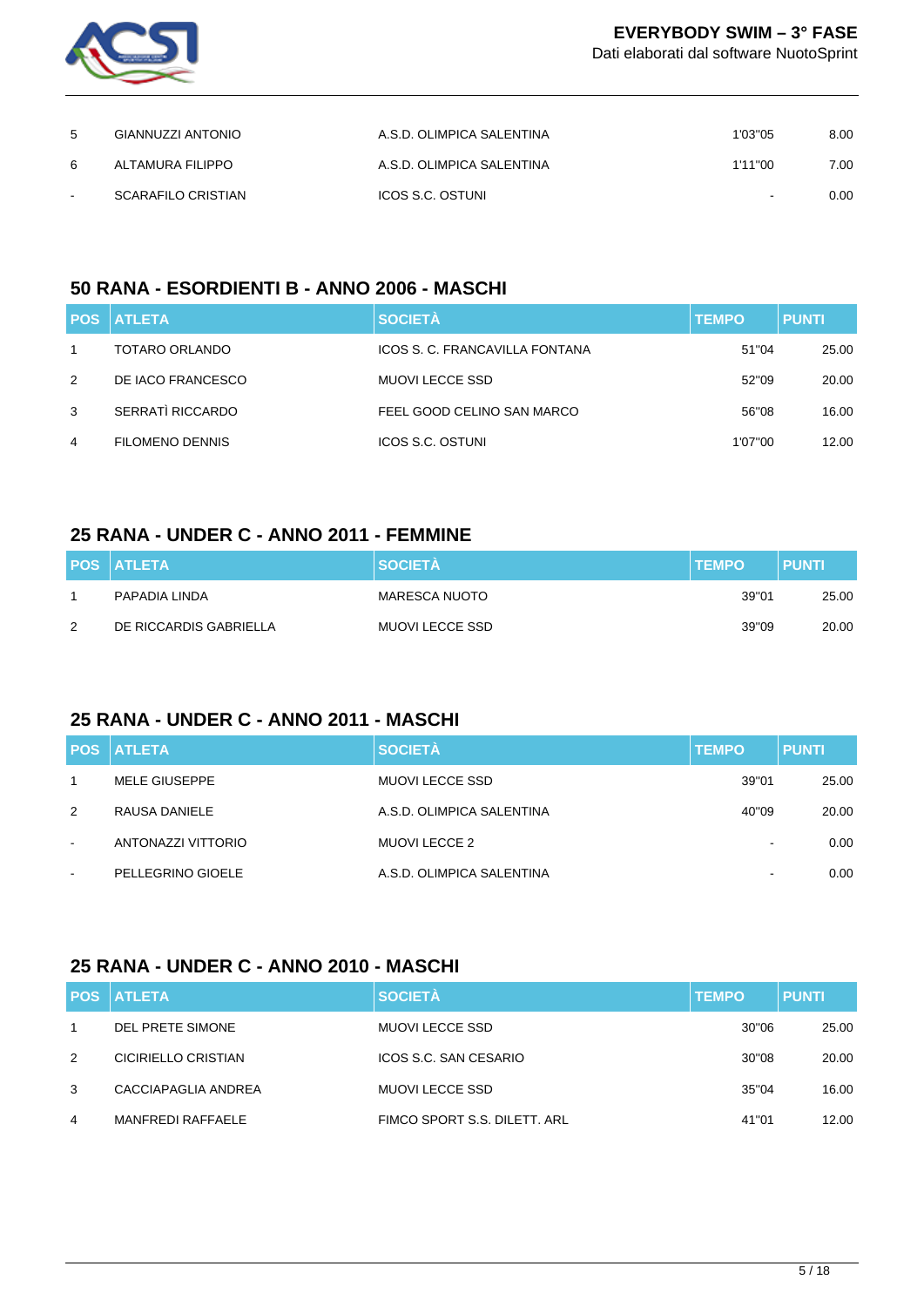

#### **100 MISTI - ESORDIENTI B - ANNO 2008 - FEMMINE**

|   | <b>POS ATLETA</b>     | <b>SOCIETÀ</b>                 | <b>TEMPO</b> | <b>PUNTI</b> |
|---|-----------------------|--------------------------------|--------------|--------------|
|   | FARINA ANNA           | ICOS S. C. FRANCAVILLA FONTANA | 1'39"06      | 25.00        |
| 2 | MELE TERESA           | MUOVI LECCE SSD                | 1'49"04      | 20.00        |
| 3 | CARICATO SOFIA        | MUOVI LECCE SSD                | 1'52"02      | 16.00        |
| 4 | <b>GELZO CARLOTTA</b> | MUOVI LECCE SSD                | 1'54"05      | 12.00        |

#### **100 MISTI - ESORDIENTI B - ANNO 2007 - FEMMINE**

|   | <b>POS ATLETA</b>       | <b>SOCIETA</b>                 | <b>ITEMPO</b> | <b>PUNTI</b> |
|---|-------------------------|--------------------------------|---------------|--------------|
|   | PIDULO ILARIA           | ICOS S. C. FRANCAVILLA FONTANA | 1'37"01       | 25.00        |
| 2 | CACCIAPAGLIA ALESSANDRA | MUOVI LECCE SSD                | 1'50"02       | 20.00        |

## **100 MISTI - ESORDIENTI B - ANNO 2006 - MASCHI**

|               | <b>POS ATLETA</b> | <b>SOCIETA</b>                 | <b>ITEMPO</b> | <b>PUNTI</b> |
|---------------|-------------------|--------------------------------|---------------|--------------|
|               | DI LATTE JOSHUA   | ICOS S.C. OSTUNI               | 1'35"02       | 25.00        |
| $\mathcal{P}$ | TOTARO ORLANDO    | ICOS S. C. FRANCAVILLA FONTANA | 1'36"09       | 20.00        |

### **100 MISTI - ESORDIENTI B - ANNO 2007 - MASCHI**

|   | <b>POS ATLETA</b>     | <b>SOCIETÀ</b>                 | <b>TEMPO</b> | <b>PUNTI</b> |
|---|-----------------------|--------------------------------|--------------|--------------|
|   | <b>PASTORE GIOELE</b> | MUOVI LECCE SSD                | 1'41"04      | 25.00        |
| 2 | VERARDI DAVIDE        | MUOVI LECCE SSD                | 1'42"03      | 20.00        |
| 3 | DI NOI GIANPAOLO      | ICOS S. C. FRANCAVILLA FONTANA | 1'45"02      | 16.00        |

## **MISTAFFETTA (2M+2F) 4x25 MISTI - ESORDIENTI**

| <b>POS</b>     | <b>DESCRIZIONE</b>                 | <b>TEMPO</b> | <b>PUNTI</b> |
|----------------|------------------------------------|--------------|--------------|
| $\mathbf{1}$   | ICOS S. C. FRANCAVILLA FONTANA - A | 1'22"09      | 50.00        |
| 2              | ICOS S. C. FRANCAVILLA FONTANA - B | 1'23"07      | 40.00        |
| 3              | MUOVI LECCE SSD - A                | 1'25"05      | 32.00        |
| $\overline{4}$ | A.S.D. OLIMPICA SALENTINA - A      | 1'27"09      | 24.00        |
| 5              | ICOS S.C. SAN CESARIO - A          | 1'28"04      | 16.00        |
| 6              | <b>MUOVI LECCE SSD - B</b>         | 1'32"09      | 14.00        |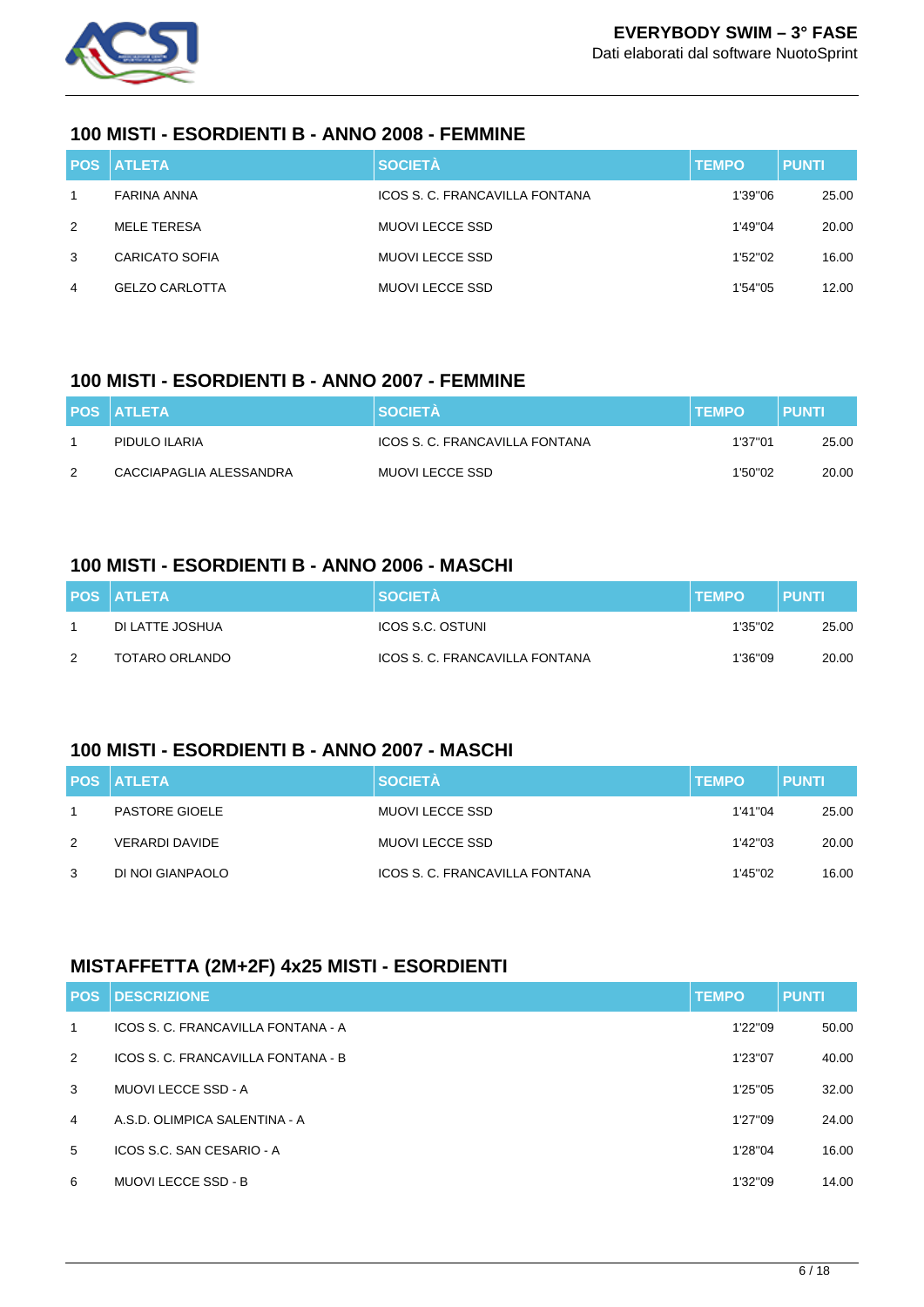

Dati elaborati dal software NuotoSprint

| 7  | FEEL GOOD CELINO SAN MARCO - B | 1'36"06 | 12.00 |
|----|--------------------------------|---------|-------|
| 8  | MARESCA NUOTO - A              | 1'37"02 | 10.00 |
| 9  | ICOS S.C. SAN CESARIO - B      | 1'51"03 | 8.00  |
| 10 | FEEL GOOD CELINO SAN MARCO - A | 1'51"05 | 6.00  |
| 11 | ICOS S.C. OSTUNI - A           | 2'50"00 | 4.00  |
|    |                                |         |       |

## **50 STILE LIBERO - ESORDIENTI C - ANNO 2010 - FEMMINE**

|                | <b>POS ATLETA</b>         | <b>SOCIETÀ</b>                 | <b>TEMPO</b> | <b>PUNTI</b> |
|----------------|---------------------------|--------------------------------|--------------|--------------|
| $\mathbf{1}$   | <b>CONGEDO SOFIA</b>      | <b>MUOVI LECCE SSD</b>         | 49"04        | 25.00        |
| 2              | SALVADORE LARA            | FIMCO SPORT S.S. DILETT. ARL   | 51"01        | 20.00        |
| 3              | <b>IAIA MARTINA</b>       | FEEL GOOD CELINO SAN MARCO     | 53"01        | 16.00        |
| $\overline{4}$ | RODIA MARIA SOFIA         | ICOS S. C. FRANCAVILLA FONTANA | 56"08        | 12.00        |
| 5              | <b>FIORENTINO GLORIA</b>  | FIMCO SPORT S.S. DILETT. ARL   | 1'01"05      | 8.00         |
| 6              | NATOLA FLAVIA             | <b>ICOS S.C. OSTUNI</b>        | 1'03"05      | 7.00         |
| $\overline{7}$ | <b>CENTONZE BEATRICE</b>  | <b>MARESCA NUOTO</b>           | 1'07"03      | 6.00         |
| 8              | <b>COLUCCI SAMIRA</b>     | <b>ICOS S.C. OSTUNI</b>        | 1'10"08      | 5.00         |
| 9              | <b>MARINO SOFIA</b>       | <b>MARESCA NUOTO</b>           | 1'14"02      | 4.00         |
| 10             | <b>MARTINA ALESSANDRA</b> | <b>MARESCA NUOTO</b>           | 1'27"08      | 3.00         |
| $\blacksquare$ | <b>DORIA LUCREZIA</b>     | <b>MUOVI LECCE 2</b>           |              | 0.00         |

## **50 STILE LIBERO - ESORDIENTI C - ANNO 2009 - FEMMINE**

| <b>POS</b>     | <b>ATLETA</b>                  | <b>SOCIETÀ</b>                 | <b>TEMPO</b> | <b>PUNTI</b> |
|----------------|--------------------------------|--------------------------------|--------------|--------------|
| 1              | LIGORIO ISABELLA               | ICOS S. C. FRANCAVILLA FONTANA | 42"00        | 25.00        |
| 2              | BECCARISI ANASTASIA            | <b>MUOVI LECCE SSD</b>         | 46"08        | 20.00        |
| 3              | <b>FEDELE FRANCESCA</b>        | <b>MUOVI LECCE 2</b>           | 50"06        | 16.00        |
| 4              | PERRONE MATILDE                | <b>MARESCA NUOTO</b>           | 50"09        | 12.00        |
| 5              | BARZELOGNA ALESSANDRA          | <b>MUOVI LECCE SSD</b>         | 51"03        | 8.00         |
| 6              | LANZILOTTO CHIARA              | FIMCO SPORT S.S. DILETT. ARL   | 53"02        | 7.00         |
| $\overline{7}$ | <b>CITO SOFIA</b>              | FEEL GOOD CELINO SAN MARCO     | 57"00        | 6.00         |
| 8              | <b>SCHIAVONE MARIA CELESTE</b> | <b>MUOVI LECCE 2</b>           | 59"03        | 5.00         |
| 9              | <b>BRUNO FATIMA</b>            | <b>MUOVI LECCE 2</b>           | 1'00"01      | 4.00         |
| 10             | <b>MANCA AMELIA</b>            | ICOS S. C. FRANCAVILLA FONTANA | 1'00"05      | 3.00         |
| 11             | <b>CAPONE ILENIA</b>           | ICOS S.C. SAN CESARIO          | 1'00"06      | 2.00         |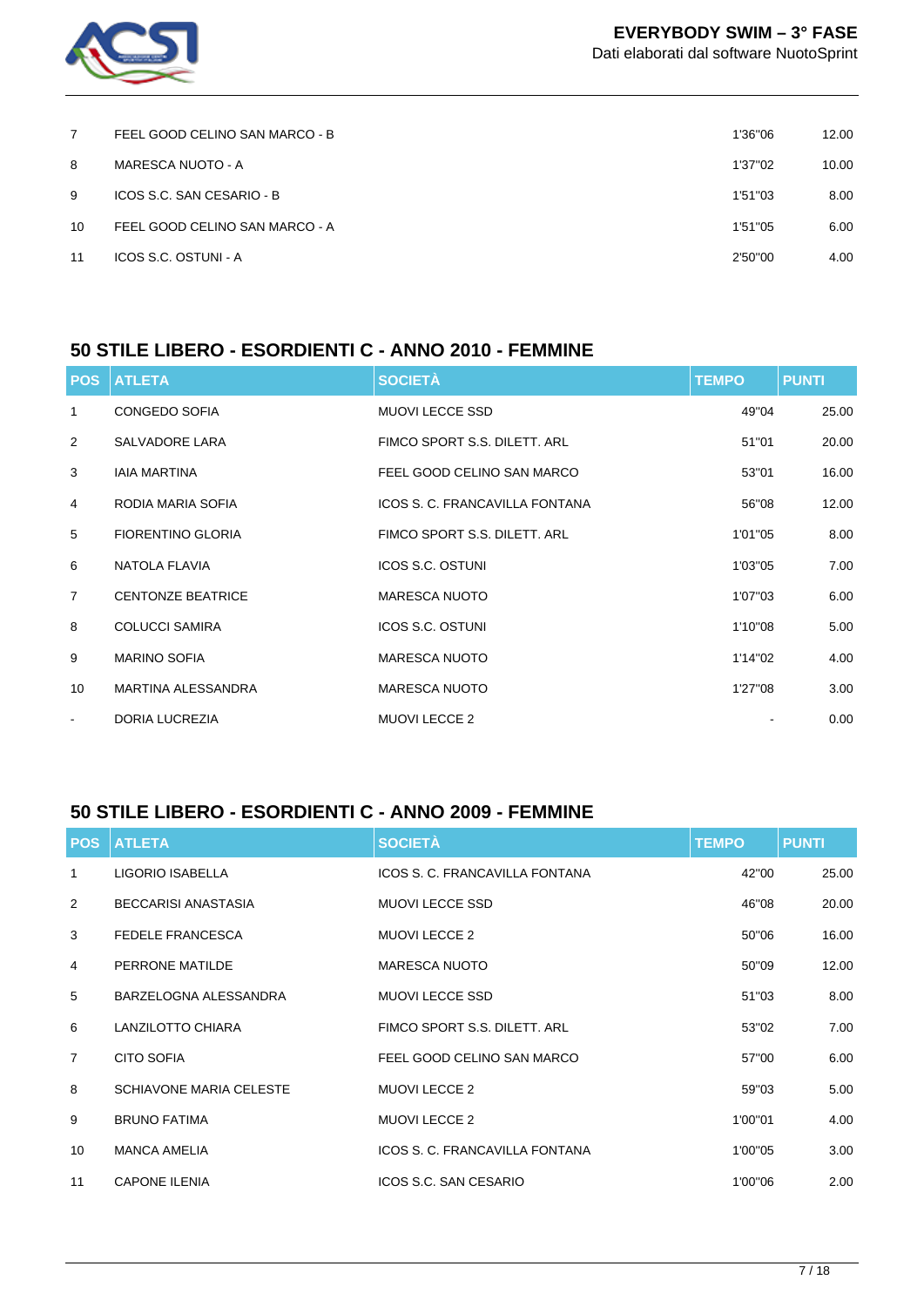

Dati elaborati dal software NuotoSprint

| $12 \overline{ }$ | <b>COLETTA BEATRICE</b> | FEEL GOOD CELINO SAN MARCO | 1'00"07  | 1.00 |
|-------------------|-------------------------|----------------------------|----------|------|
| 13                | ASCENZO LUCA            | <b>ICOS S.C. OSTUNI</b>    | 1'01''03 | 1.00 |
| 14                | PIZZILEO GIADA          | A.S.D. OLIMPICA SALENTINA  | 1'03"07  | 1.00 |
| 15                | LUCI SORRENTINO SONIA   | <b>ICOS S.C. OSTUNI</b>    | 1'04"06  | 1.00 |
| 16                | CASTRIGNANO' SARA       | <b>MUOVI LECCE 2</b>       | 1'05"00  | 1.00 |

## **50 STILE LIBERO - ESORDIENTI C - ANNO 2008 - MASCHI**

| <b>POS</b>     | <b>ATLETA</b>           | <b>SOCIETÀ</b>                 | <b>TEMPO</b> | <b>PUNTI</b> |
|----------------|-------------------------|--------------------------------|--------------|--------------|
| 1              | ROMANO ANTONIO          | ICOS S.C. SAN CESARIO          | 38"00        | 25.00        |
| 2              | <b>VECCHIO ALESSIO</b>  | A.S.D. OLIMPICA SALENTINA      | 42"06        | 20.00        |
| 3              | CAPONE FRANCO           | ICOS S.C. SAN CESARIO          | 43"01        | 16.00        |
| $\overline{4}$ | <b>CURTO FRANCESCO</b>  | <b>MARESCA NUOTO</b>           | 44"03        | 12.00        |
| 5              | NISI DAVIDE             | ICOS S. C. FRANCAVILLA FONTANA | 46"01        | 8.00         |
| 6              | DADAMO CRISTIAN         | <b>ICOS S.C. OSTUNI</b>        | 48"00        | 7.00         |
| $\overline{7}$ | DE SALVATORE CRISTIANO  | FIMCO SPORT S.S. DILETT. ARL   | 49"02        | 6.00         |
| 8              | <b>LEO DIEGO</b>        | FIMCO SPORT S.S. DILETT. ARL   | 51"00        | 5.00         |
| 9              | <b>SERGIO FRANCESCO</b> | ICOS S.C. SAN CESARIO          | 57"00        | 4.00         |
| 10             | CARBONE NICOLO          | FEEL GOOD CELINO SAN MARCO     | 1'04"00      | 3.00         |
| $\sim$         | <b>CARLA' ANDREA</b>    | <b>MUOVI LECCE 2</b>           |              | 0.00         |

## **50 STILE LIBERO - ESORDIENTI C - ANNO 2009 - MASCHI**

| <b>POS</b>     | <b>ATLETA</b>            | <b>SOCIETÀ</b>                 | <b>TEMPO</b> | <b>PUNTI</b> |
|----------------|--------------------------|--------------------------------|--------------|--------------|
| 1              | <b>REFOLO MICHELE</b>    | <b>MUOVI LECCE SSD</b>         | 37"02        | 25.00        |
| 2              | BORRACINO IVAN           | ICOS S. C. FRANCAVILLA FONTANA | 43"01        | 20.00        |
| 3              | <b>GALIANO GIUSEPPE</b>  | ICOS S. C. FRANCAVILLA FONTANA | 43"02        | 16.00        |
| 4              | <b>CARRASSI JOELE</b>    | <b>ICOS S.C. OSTUNI</b>        | 43"03        | 12.00        |
| 5              | CIURLIA CARLO            | A.S.D. OLIMPICA SALENTINA      | 44"02        | 8.00         |
| 6              | PELLEGRINO MATTIA        | A.S.D. OLIMPICA SALENTINA      | 44"09        | 7.00         |
| $\overline{7}$ | <b>LIONETTO GABRIELE</b> | FIMCO SPORT S.S. DILETT. ARL   | 45"07        | 6.00         |
| 8              | CAPOBIANCO RICCARDO      | ICOS S.C. SAN CESARIO          | 47"02        | 5.00         |
| 9              | <b>CAPRARO ANDREA</b>    | FIMCO SPORT S.S. DILETT. ARL   | 47"06        | 4.00         |
| 10             | <b>TUNNO SIMONE</b>      | <b>MARESCA NUOTO</b>           | 47"09        | 3.00         |
| 11             | <b>TUNDO SIMONE</b>      | A.S.D. OLIMPICA SALENTINA      | 48"02        | 2.00         |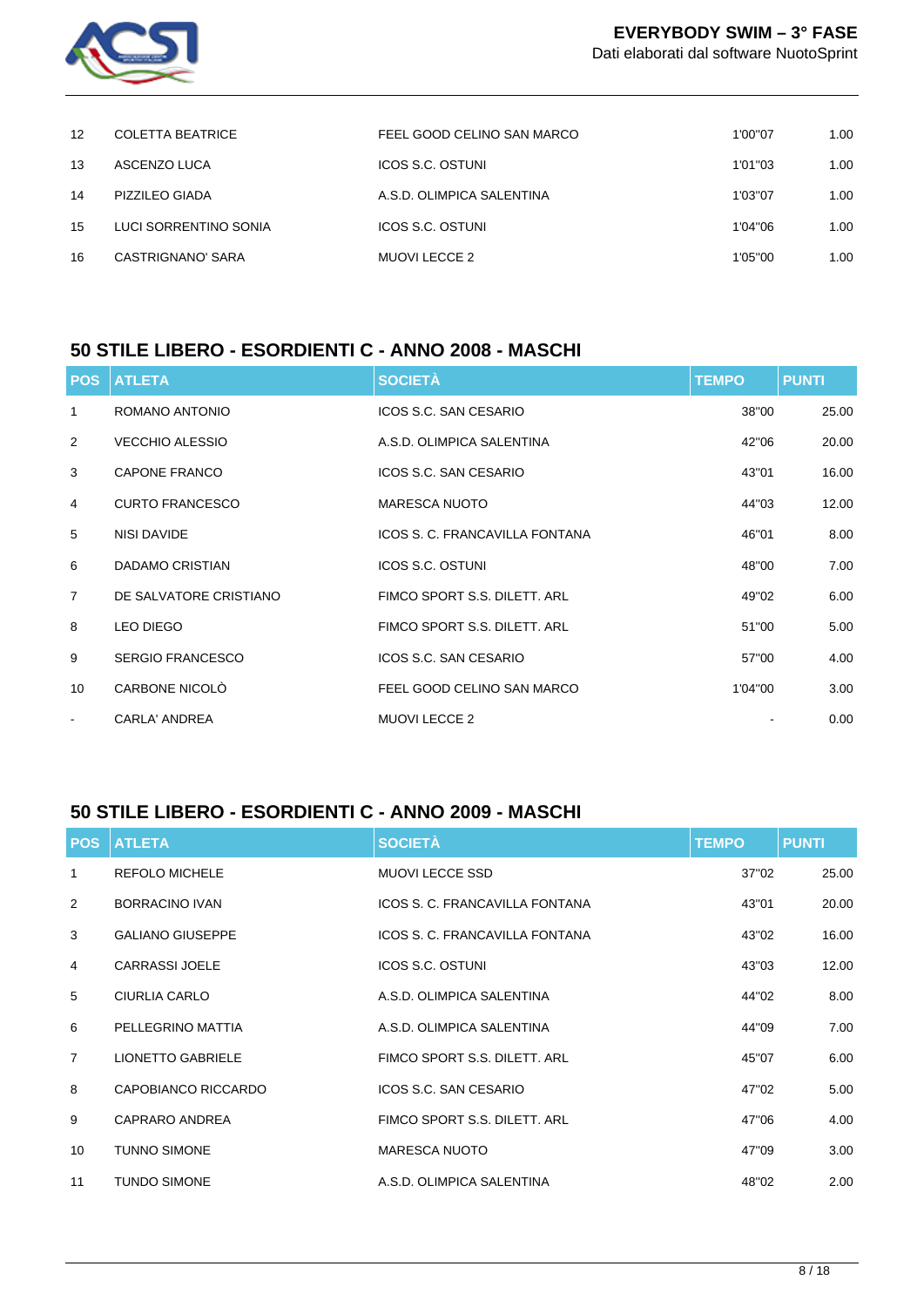

| 12             | <b>MARTALO' SALVATORE</b> | A.S.D. OLIMPICA SALENTINA      | 49"00   | 1.00 |
|----------------|---------------------------|--------------------------------|---------|------|
| 13             | <b>RICCHIUTO GABRIELE</b> | ICOS S.C. SAN CESARIO          | 50"05   | 1.00 |
| 14             | DI ROMA PIETRO            | ICOS S.C. OSTUNI               | 53"06   | 1.00 |
| 15             | <b>CARBONE GIUSEPPE</b>   | ICOS S. C. FRANCAVILLA FONTANA | 54"00   | 1.00 |
| 16             | <b>TOGNOLI MARCO</b>      | FIMCO SPORT S.S. DILETT. ARL   | 55"09   | 1.00 |
| 17             | <b>MELE LUIGI</b>         | <b>MARESCA NUOTO</b>           | 57"04   | 1.00 |
| 18             | <b>TORNESE GIACOMO</b>    | ICOS S.C. SAN CESARIO          | 58"04   | 1.00 |
| 19             | <b>SCHIRINZI GIULIO</b>   | <b>MARESCA NUOTO</b>           | 59"03   | 1.00 |
| 20             | <b>GIUDICE JACOPO</b>     | <b>ICOS S.C. OSTUNI</b>        | 1'00"07 | 1.00 |
| 21             | <b>LECCISO GIORGIO</b>    | <b>MARESCA NUOTO</b>           | 1'01"00 | 1.00 |
| 22             | <b>GRECO MARCO</b>        | FIMCO SPORT S.S. DILETT. ARL   | 1'05"01 | 1.00 |
| 23             | <b>MONTEDURO SIMONE</b>   | ICOS S.C. SAN CESARIO          | 1'09"02 | 1.00 |
| 24             | <b>LENTI LORENZO</b>      | <b>MUOVI LECCE 2</b>           | 1'11"09 | 1.00 |
| 25             | DE IACO SAMUELE           | FIMCO SPORT S.S. DILETT. ARL   | 1'13"02 | 1.00 |
| $\blacksquare$ | CAUS LEONARDO             | <b>MUOVI LECCE 2</b>           |         | 0.00 |
| $\blacksquare$ | <b>LAI JACOPO</b>         | ICOS S.C. SAN CESARIO          |         | 0.00 |

## **50 RANA - ESORDIENTI C - ANNO 2010 - FEMMINE**

|                | <b>POS ATLETA</b> | <b>SOCIETÀ</b>                 | <b>TEMPO</b> | <b>PUNTI</b> |
|----------------|-------------------|--------------------------------|--------------|--------------|
| $\mathbf{1}$   | CALÒ NOEMI        | FEEL GOOD CELINO SAN MARCO     | 1'06"03      | 25.00        |
| 2              | CONGEDO SOFIA     | MUOVI LECCE SSD                | 1'06"07      | 20.00        |
| 3              | SALVADORE LARA    | FIMCO SPORT S.S. DILETT. ARL   | 1'10"04      | 16.00        |
| $\overline{4}$ | RODIA MARIA SOFIA | ICOS S. C. FRANCAVILLA FONTANA | 1'11"00      | 12.00        |
| 5              | LONGO MARA        | ICOS S.C. OSTUNI               | 1'14"08      | 8.00         |
| 6              | PEZZUTO LETIZIA   | FEEL GOOD CELINO SAN MARCO     | 1'18"03      | 7.00         |

## **50 RANA - ESORDIENTI C - ANNO 2009 - FEMMINE**

|              | <b>POS ATLETA</b>        | <b>SOCIETÀ</b>                 | <b>TEMPO</b> | <b>PUNTI</b> |
|--------------|--------------------------|--------------------------------|--------------|--------------|
| $\mathbf{1}$ | LIGORIO ISABELLA         | ICOS S. C. FRANCAVILLA FONTANA | 54"01        | 25.00        |
| 2            | BECCARISI ANASTASIA      | <b>MUOVI LECCE SSD</b>         | 1'03"05      | 20.00        |
| 3            | FIRPO ELENA TINDARA      | FIMCO SPORT S.S. DILETT. ARL   | 1'09"07      | 16.00        |
| 4            | <b>MATTIOLI FIORELLA</b> | ICOS S.C. SAN CESARIO          | 1'10"01      | 12.00        |
| 5            | CARRIERI MARIA GRAZIA    | FEEL GOOD CELINO SAN MARCO     | 1'12"08      | 8.00         |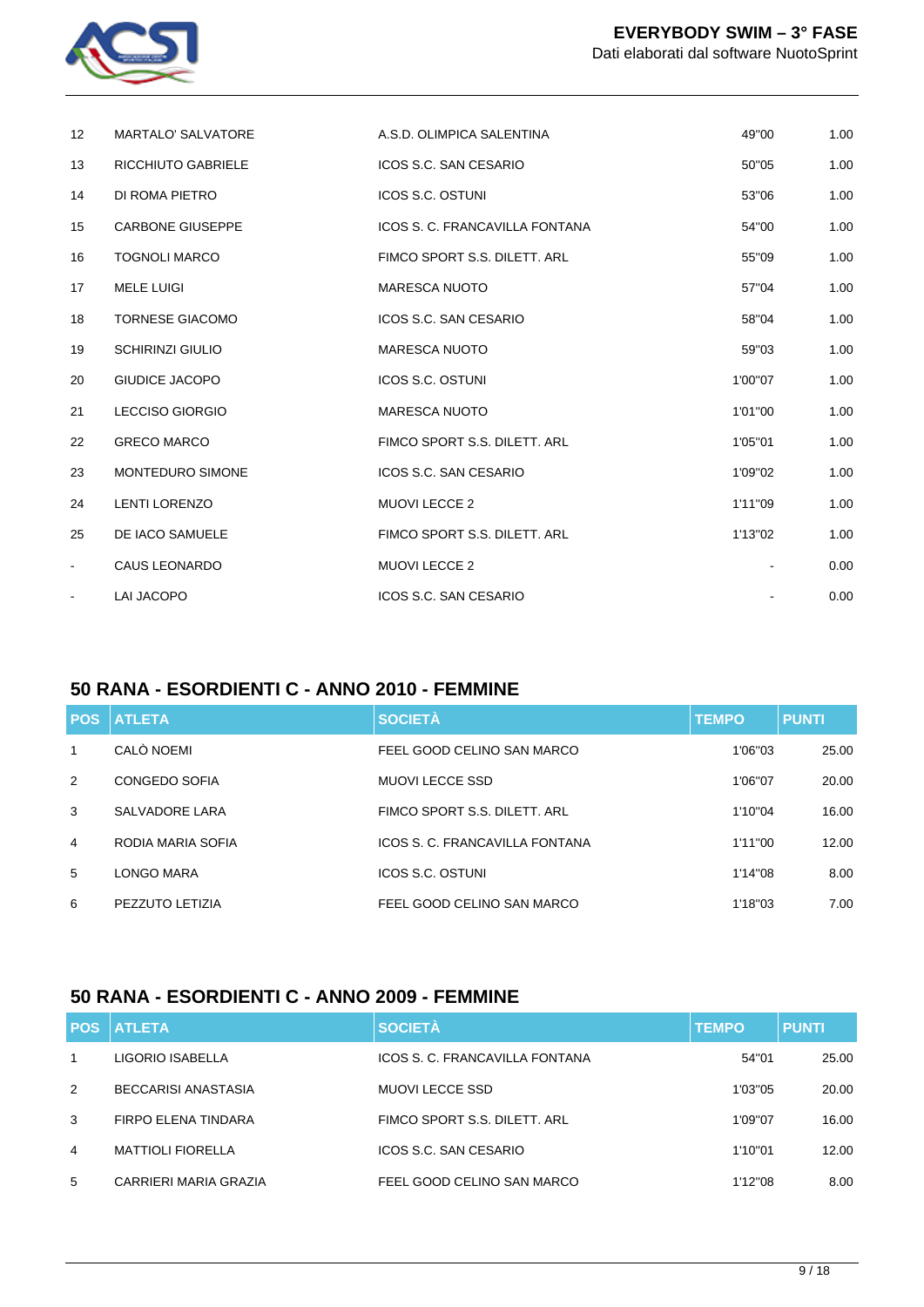

Dati elaborati dal software NuotoSprint

| 6 | LANZILOTTO CHIARA       | FIMCO SPORT S.S. DILETT. ARL   | 1'15"02  | 7.00 |
|---|-------------------------|--------------------------------|----------|------|
|   | SCHIAVONE MARIA CELESTE | MUOVI LECCE 2                  | 1'22"07  | 6.00 |
| 8 | MANCA AMELIA            | ICOS S. C. FRANCAVILLA FONTANA | 1'24''03 | 5.00 |

## **50 RANA - ESORDIENTI C - ANNO 2009 - MASCHI**

|                | <b>POS ATLETA</b>           | <b>SOCIETÀ</b>                 | <b>TEMPO</b> | <b>PUNTI</b> |
|----------------|-----------------------------|--------------------------------|--------------|--------------|
| 1              | <b>REFOLO MICHELE</b>       | <b>MUOVI LECCE SSD</b>         | 52"09        | 25.00        |
| 2              | <b>GALIANO GIUSEPPE</b>     | ICOS S. C. FRANCAVILLA FONTANA | 55"05        | 20.00        |
| 3              | <b>CIURLIA CARLO</b>        | A.S.D. OLIMPICA SALENTINA      | 1'00"02      | 16.00        |
| 3              | <b>TUNDO SIMONE</b>         | A.S.D. OLIMPICA SALENTINA      | 1'00"02      | 16.00        |
| 5              | <b>LIONETTO GABRIELE</b>    | FIMCO SPORT S.S. DILETT. ARL   | 1'04"03      | 8.00         |
| 6              | PELLEGRINO MATTIA           | A.S.D. OLIMPICA SALENTINA      | 1'05"08      | 7.00         |
| $\overline{7}$ | <b>CONVERTINI FRANCESCO</b> | <b>ICOS S.C. OSTUNI</b>        | 1'08"07      | 6.00         |
| 8              | <b>GINELLI RICCARDO</b>     | ICOS S.C. SAN CESARIO          | 1'08"09      | 5.00         |
| 9              | CAPRARO ANDREA              | FIMCO SPORT S.S. DILETT. ARL   | 1'11"02      | 4.00         |
| 10             | <b>CARBONE GIUSEPPE</b>     | ICOS S. C. FRANCAVILLA FONTANA | 1'11"05      | 3.00         |
| 11             | <b>MARTALO' SALVATORE</b>   | A.S.D. OLIMPICA SALENTINA      | 1'14"02      | 2.00         |
| 12             | <b>TOGNOLI MARCO</b>        | FIMCO SPORT S.S. DILETT. ARL   | 1'16"03      | 1.00         |
| 13             | <b>GRECO MARCO</b>          | FIMCO SPORT S.S. DILETT. ARL   | 1'28"00      | 1.00         |
| $\blacksquare$ | CAUS LEONARDO               | <b>MUOVI LECCE 2</b>           |              | 0.00         |

## **50 RANA - ESORDIENTI C - ANNO 2008 - MASCHI**

|                | <b>POS ATLETA</b>      | <b>SOCIETÀ</b>                 | <b>TEMPO</b> | <b>PUNTI</b> |
|----------------|------------------------|--------------------------------|--------------|--------------|
| 1              | CAPONE FRANCO          | ICOS S.C. SAN CESARIO          | 54"03        | 25.00        |
| $\mathcal{P}$  | ROMANO ANTONIO         | ICOS S.C. SAN CESARIO          | 54"09        | 20.00        |
| 3              | VECCHIO ALESSIO        | A.S.D. OLIMPICA SALENTINA      | 56"06        | 16.00        |
| $\overline{4}$ | NISI DAVIDE            | ICOS S. C. FRANCAVILLA FONTANA | 56"08        | 12.00        |
| 5              | <b>GARZIA GABRIELE</b> | ICOS S.C. SAN CESARIO          | 58"05        | 8.00         |
| 6              | MARZIO ANGELO          | ICOS S.C. OSTUNI               | 1'00"07      | 7.00         |
| $\overline{7}$ | DE SALVATORE CRISTIANO | FIMCO SPORT S.S. DILETT. ARL   | 1'09"05      | 6.00         |
| 8              | <b>LEO DIEGO</b>       | FIMCO SPORT S.S. DILETT. ARL   | 1'13"03      | 5.00         |
| $\sim$         | CARLA' ANDREA          | <b>MUOVI LECCE 2</b>           |              | 0.00         |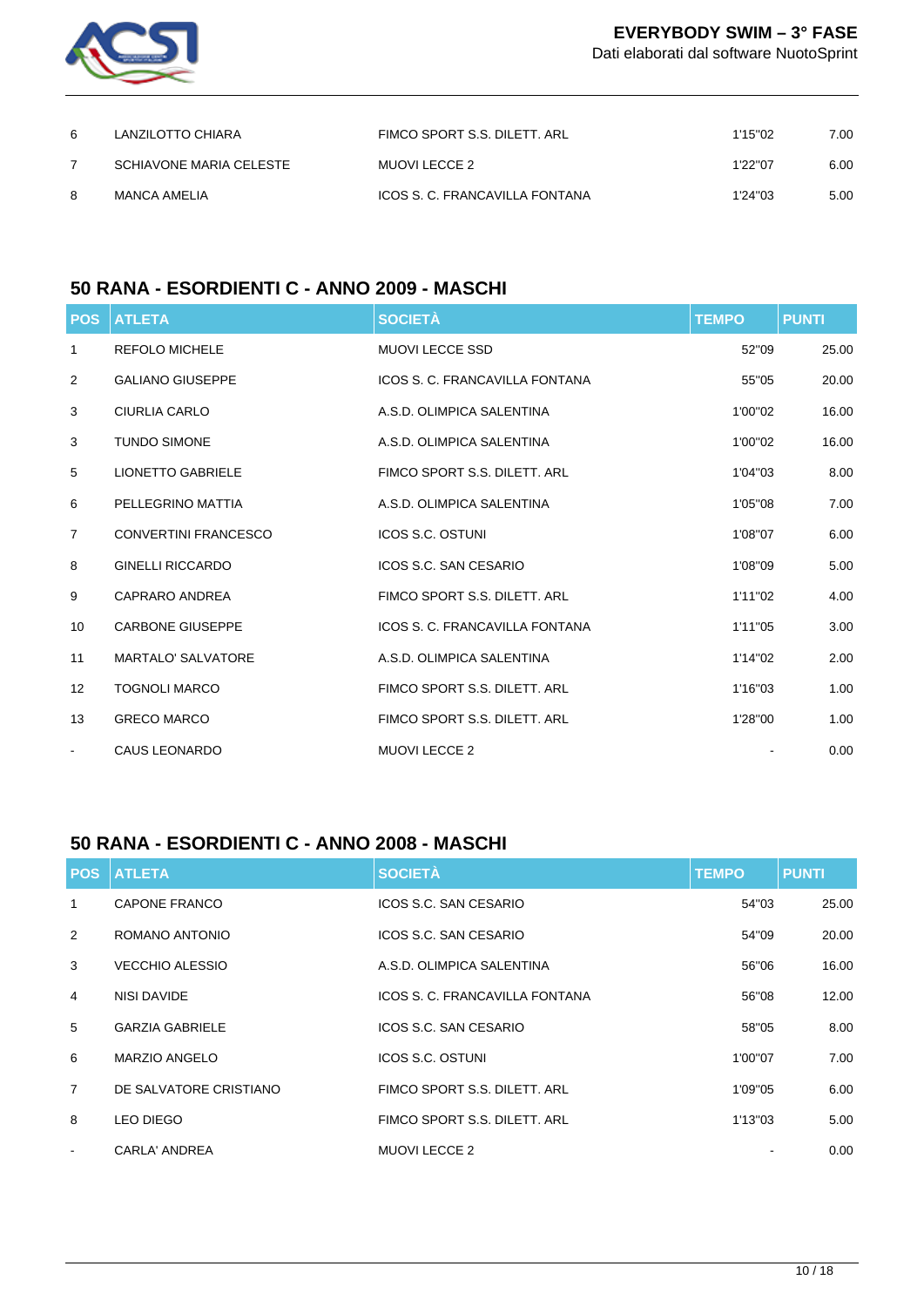

### **50 RANA - ESORDIENTI A - FEMMINE**

| <b>POS</b>     | <b>ATLETA</b>             | <b>SOCIETÀ</b>                 | <b>TEMPO</b> | <b>PUNTI</b> |
|----------------|---------------------------|--------------------------------|--------------|--------------|
| 1              | CHIARA SANTORO            | <b>ICOS S.C. OSTUNI</b>        | 43"08        | 25.00        |
| 2              | <b>CARDONE ALESSIA</b>    | <b>MUOVI LECCE SSD</b>         | 48"02        | 20.00        |
| 3              | <b>ZOLLINO GEMMA</b>      | FEEL GOOD CELINO SAN MARCO     | 48"07        | 16.00        |
| 4              | CHIANURA CHIARA           | ICOS S. C. FRANCAVILLA FONTANA | 51"04        | 12.00        |
| 5              | <b>SEMERARO FRANCESCA</b> | <b>ICOS S.C. OSTUNI</b>        | 51"60        | 8.00         |
| 6              | <b>BAGLIVO FATIMA</b>     | A.S.D. OLIMPICA SALENTINA      | 52"05        | 7.00         |
| $\overline{7}$ | <b>BELLANOVA MARISOLE</b> | ICOS S.C. OSTUNI               | 53"01        | 6.00         |
| 8              | <b>CARRASSI SOFIA</b>     | <b>ICOS S.C. OSTUNI</b>        | 53"07        | 5.00         |
| 8              | <b>CAVALLO FLAVIA</b>     | <b>ICOS S.C. OSTUNI</b>        | 53"07        | 5.00         |
| 10             | <b>DEL COCO MARTINA</b>   | FEEL GOOD CELINO SAN MARCO     | 54"00        | 3.00         |
| 11             | PERSONE' MICHELLE         | MUOVI LECCE 2                  | 1'00"02      | 2.00         |

### **50 RANA - ESORDIENTI A - MASCHI**

|   | <b>POS ATLETA</b>      | <b>SOCIETÀ</b>                 | <b>TEMPO</b> | <b>PUNTI</b> |
|---|------------------------|--------------------------------|--------------|--------------|
|   | DELL'ATTI ANDREA       | FEEL GOOD CELINO SAN MARCO     | 43"08        | 25.00        |
| 2 | LEZZI ROBERTO          | <b>MUOVI LECCE SSD</b>         | 47"04        | 20.00        |
| 3 | MONTEFUSCO GIORGIO     | A.S.D. OLIMPICA SALENTINA      | 48"01        | 16.00        |
| 4 | <b>D'URSO EMANUELE</b> | ICOS S. C. FRANCAVILLA FONTANA | 56"00        | 12.00        |

#### **50 RANA - RAGAZZI PRIMO ANNO - FEMMINE**

| <b>POS ATLETA</b> | <b>NI SOCIETÀ</b> | <b>TEMPO</b> | <b>PUNTI</b> |
|-------------------|-------------------|--------------|--------------|
|                   |                   |              |              |

#### **50 RANA - RAGAZZI PRIMO ANNO - MASCHI**

| <b>POS ATLETA</b> | <b>SOCIETA</b>  | <b>TEMPO</b> | <b>PUNTI</b> |
|-------------------|-----------------|--------------|--------------|
| PAGLIARA MIRKO    | MUOVI LECCE SSD | 41"07        | 25.00        |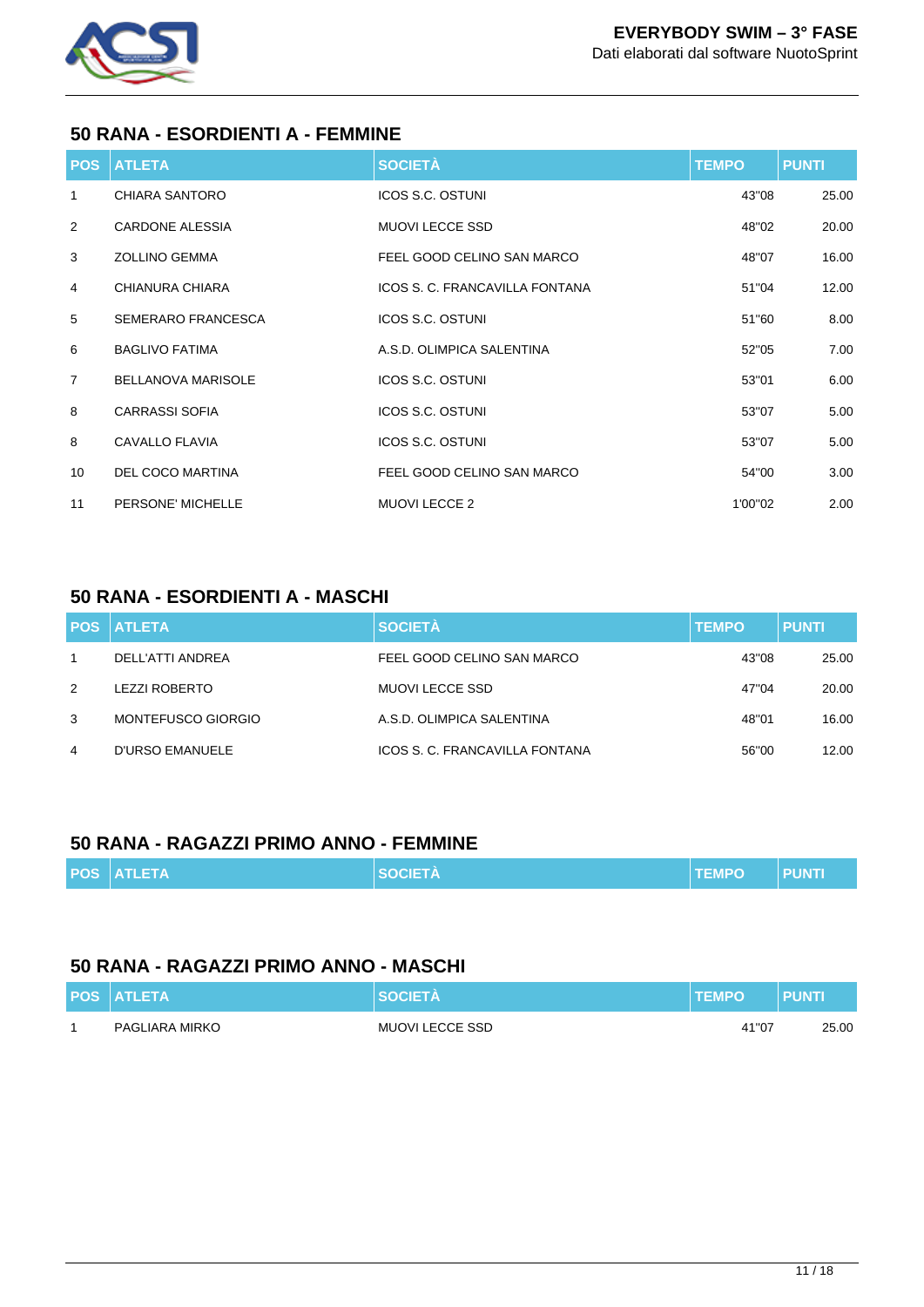

#### **50 RANA - RAGAZZI - FEMMINE**

|   | <b>POS ATLETA</b>  | <b>SOCIETÀ</b>             | <b>TEMPO</b> | <b>PUNTI</b> |
|---|--------------------|----------------------------|--------------|--------------|
|   | BELLANOVA ANGELICA | ICOS S.C. OSTUNI           | 42"05        | 25.00        |
| 2 | ROMANO MARTINA     | FEEL GOOD CELINO SAN MARCO | 46"03        | 20.00        |
| 3 | DE NISI DARIA      | FEEL GOOD CELINO SAN MARCO | 48"02        | 16.00        |

#### **50 RANA - RAGAZZI - MASCHI**

|               | <b>POS ATLETA</b>   | <b>SOCIETA</b>             | <b>TEMPO</b> | <b>PUNTI</b> |
|---------------|---------------------|----------------------------|--------------|--------------|
|               | TONDO RICCARDO      | FEEL GOOD CELINO SAN MARCO | 41"08        | 25.00        |
| $\mathcal{P}$ | <b>RIZZO SIMONE</b> | FEEL GOOD CELINO SAN MARCO | 42"05        | 20.00        |

#### **50 RANA - ASSOLUTI - FEMMINE**

|  |  | <b>POS ATLETA</b> | <b>SOCIETA</b> | <b>TEMPO</b> | <b>TPUNTK</b> |
|--|--|-------------------|----------------|--------------|---------------|
|--|--|-------------------|----------------|--------------|---------------|

## **50 RANA - ASSOLUTI - MASCHI**

|  |  | <b>POS ATLETA</b> | <b>SOCIETÀ</b> | <b>I TEMPO</b> | N PUNTN |
|--|--|-------------------|----------------|----------------|---------|
|--|--|-------------------|----------------|----------------|---------|

#### **100 MISTI - ESORDIENTI A - FEMMINE**

| <b>POS</b>     | <b>ATLETA</b>           | <b>SOCIETÀ</b>                 | <b>TEMPO</b> | <b>PUNTI</b> |
|----------------|-------------------------|--------------------------------|--------------|--------------|
| $\mathbf{1}$   | LIGORIO MARIA GIULIA    | ICOS S. C. FRANCAVILLA FONTANA | 1'23"02      | 25.00        |
| 2              | <b>MUCI ROSALINA</b>    | <b>MARESCA NUOTO</b>           | 1'28"07      | 20.00        |
| 3              | <b>VANESSA RREMA</b>    | ICOS S.C. OSTUNI               | 1'31"06      | 16.00        |
| 4              | PANTALEO CATERINA       | FEEL GOOD CELINO SAN MARCO     | 1'33"03      | 12.00        |
| 5              | CHIARA SANTORO          | <b>ICOS S.C. OSTUNI</b>        | 1'35"01      | 8.00         |
| 6              | <b>COLETTA ROSSELLA</b> | ICOS S.C. SAN CESARIO          | 1'39"00      | 7.00         |
| $\overline{7}$ | CARDONE ALESSIA         | <b>MUOVI LECCE SSD</b>         | 1'41"09      | 6.00         |
| 8              | PERSONE' MICHELLE       | <b>MUOVI LECCE 2</b>           | 1'55"04      | 5.00         |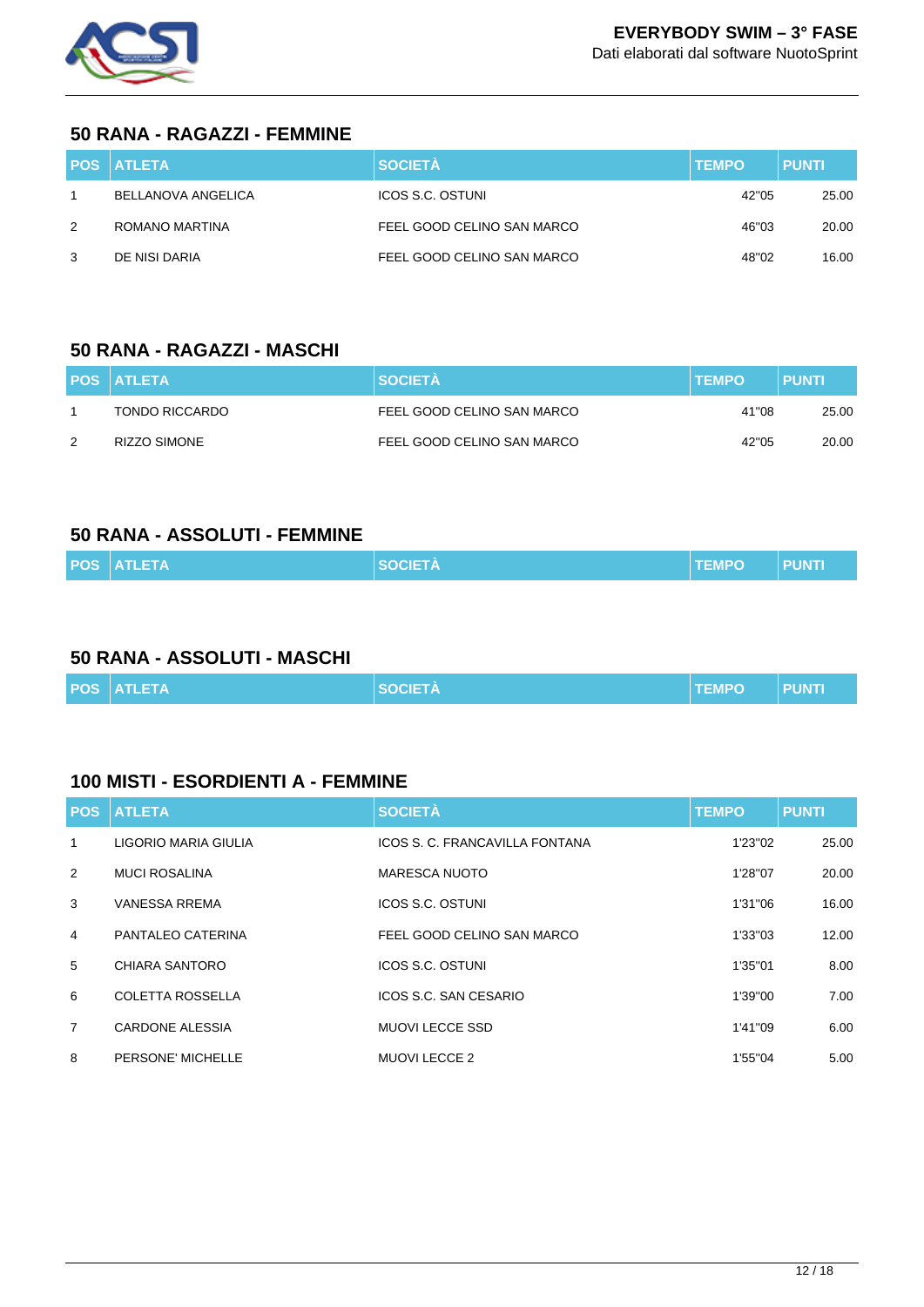

#### **100 MISTI - ESORDIENTI A - MASCHI**

|   | <b>POS ATLETA</b> | <b>SOCIETÀ</b>   | <b>TEMPO</b> | <b>PUNTI</b> |
|---|-------------------|------------------|--------------|--------------|
|   | PASCALI MATTEO    | MARESCA NUOTO    | 1'33"06      | 25.00        |
| 2 | ZACCARIA JACOPO   | ICOS S.C. OSTUNI | 1'39"08      | 20.00        |
| 3 | BODNARESCU MIHAI  | MUOVI LECCE SSD  | 1'41"09      | 16.00        |

#### **100 MISTI - RAGAZZI PRIMO ANNO - FEMMINE**

|  |  | <b>POS ATLETA</b> | <b>NI SOCIETÀ</b> | <b>ITEMPO</b> | <b>PUNTI</b> |
|--|--|-------------------|-------------------|---------------|--------------|
|--|--|-------------------|-------------------|---------------|--------------|

### **100 MISTI - RAGAZZI PRIMO ANNO - MASCHI**

|   | <b>POS ATLETA</b> | <b>SOCIETÀ</b>                 | <b>TEMPO</b> | <b>PUNTI</b> |
|---|-------------------|--------------------------------|--------------|--------------|
|   | PAGLIARA MIRKO    | MUOVI LECCE SSD                | 1'16"08      | 25.00        |
| 2 | FARINA DAVIDE     | ICOS S. C. FRANCAVILLA FONTANA | 1'25"00      | 20.00        |
| 3 | PALADINI FEDERICO | <b>MARESCA NUOTO</b>           | 1'25"06      | 16.00        |

### **100 MISTI - RAGAZZI - FEMMINE**

|   | <b>POS ATLETA</b>  | <b>SOCIETA</b>             | <b>ITEMPO</b> | <b>PUNTI</b> |
|---|--------------------|----------------------------|---------------|--------------|
|   | ASPROMONTE GIORGIA | FEEL GOOD CELINO SAN MARCO | 1'26"07       | 25.00        |
| 2 | DE NISI DARIA      | FEEL GOOD CELINO SAN MARCO | 1'32"07       | 20.00        |

#### **100 MISTI - RAGAZZI - MASCHI**

|   | <b>POS ATLETA</b>   | <b>SOCIETA</b>             | <b>TEMPO</b> | <b>PUNTI</b> |
|---|---------------------|----------------------------|--------------|--------------|
|   | <b>RIZZO SIMONE</b> | FEEL GOOD CELINO SAN MARCO | 1'26"00      | 25.00        |
| 2 | TONDO RICCARDO      | FEEL GOOD CELINO SAN MARCO | 1'27"09      | 20.00        |

### **100 MISTI - ASSOLUTI - FEMMINE**

|  |  | <b>POS ATLETA</b> | <b>SOCIETA</b> | <b>TEMPO</b> | <b>PUNT</b> |
|--|--|-------------------|----------------|--------------|-------------|
|--|--|-------------------|----------------|--------------|-------------|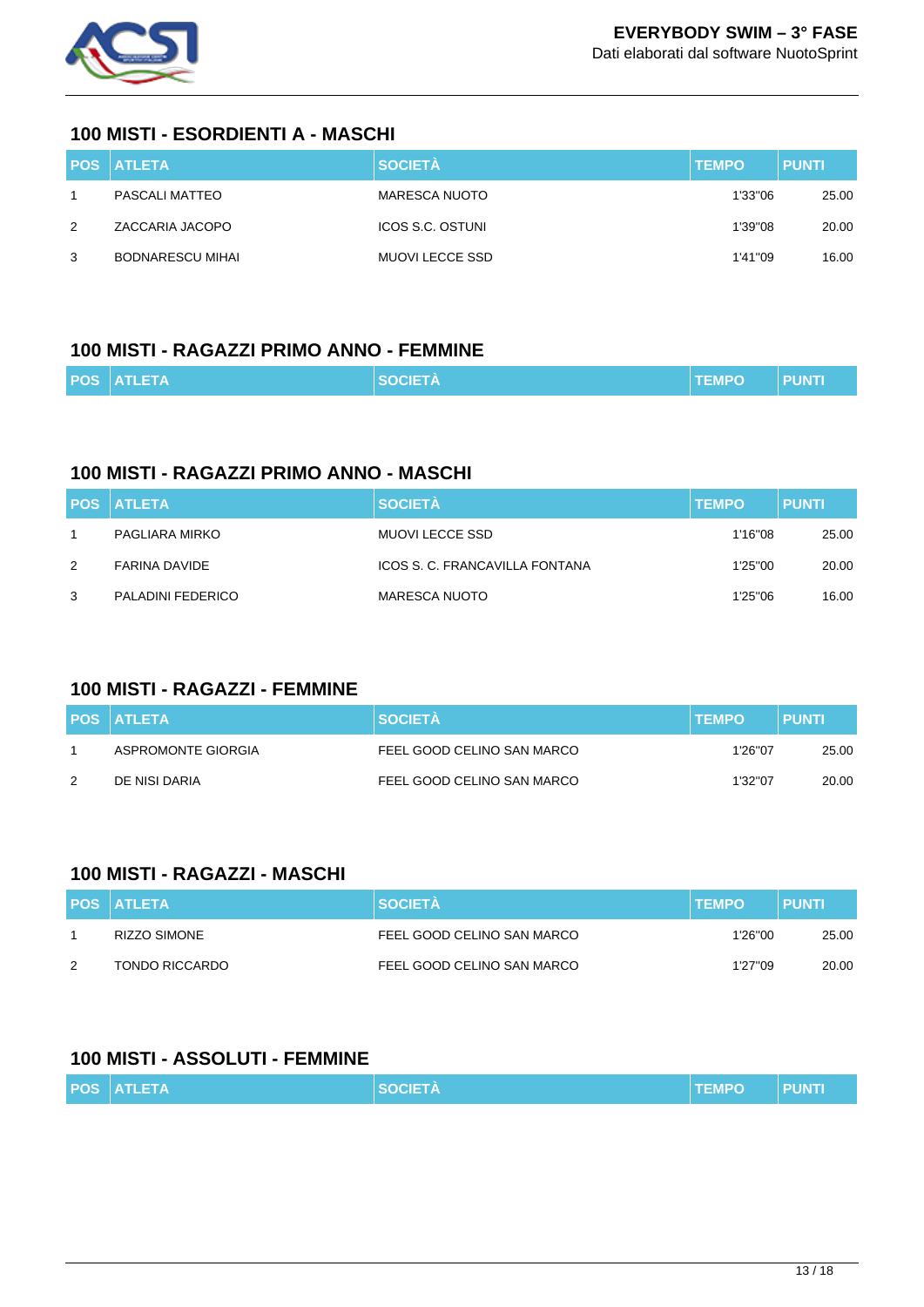

Dati elaborati dal software NuotoSprint

#### **100 MISTI - ASSOLUTI - MASCHI**

|  |  | <b>POS ATLETA</b> | <b>SOCIETÀ</b> | <b>TEMPO</b> | ll PUNTI |
|--|--|-------------------|----------------|--------------|----------|
|--|--|-------------------|----------------|--------------|----------|

#### **50 STILE LIBERO - ESORDIENTI A - FEMMINE**

| <b>POS</b> | <b>ATLETA</b>             | <b>SOCIETÀ</b>                 | <b>TEMPO</b> | <b>PUNTI</b> |
|------------|---------------------------|--------------------------------|--------------|--------------|
| 1          | LIGORIO MARIA GIULIA      | ICOS S. C. FRANCAVILLA FONTANA | 33"01        | 25.00        |
| 2          | PANTALEO CATERINA         | FEEL GOOD CELINO SAN MARCO     | 36"06        | 20.00        |
| 3          | SEMERARO FRANCESCA        | <b>ICOS S.C. OSTUNI</b>        | 39"02        | 16.00        |
| 4          | CHIANURA CHIARA           | ICOS S. C. FRANCAVILLA FONTANA | 39"07        | 12.00        |
| 5          | <b>CARRASSI SOFIA</b>     | <b>ICOS S.C. OSTUNI</b>        | 40"08        | 8.00         |
| 6          | <b>CAVALLO FLAVIA</b>     | <b>ICOS S.C. OSTUNI</b>        | 41"00        | 7.00         |
| 6          | MONSELLATO ALESSIA        | <b>MARESCA NUOTO</b>           | 41"00        | 7.00         |
| 8          | <b>MACI FRANCESCA</b>     | FEEL GOOD CELINO SAN MARCO     | 41"02        | 5.00         |
| 9          | <b>BELLANOVA MARISOLE</b> | <b>ICOS S.C. OSTUNI</b>        | 43"04        | 4.00         |
| 10         | <b>BAGLIVO FATIMA</b>     | A.S.D. OLIMPICA SALENTINA      | 43"06        | 3.00         |
| 11         | PERSONE' MICHELLE         | <b>MUOVI LECCE 2</b>           | 47"05        | 2.00         |
| 12         | <b>GIANNINO STEFANIA</b>  | ICOS S.C. OSTUNI               | 53"06        | 1.00         |
| 13         | <b>SPEDICATO GIULIA</b>   | <b>MARESCA NUOTO</b>           | 1'00"00      | 1.00         |

## **50 STILE LIBERO - ESORDIENTI A - MASCHI**

|   | <b>POS ATLETA</b>          | <b>SOCIETÀ</b>            | <b>TEMPO</b> | <b>PUNTI</b> |
|---|----------------------------|---------------------------|--------------|--------------|
|   | PASCALI MATTEO             | <b>MARESCA NUOTO</b>      | 36"08        | 25.00        |
| 2 | MASSAFRA FRANCESCO         | A.S.D. OLIMPICA SALENTINA | 40"05        | 20.00        |
| 3 | <b>SCATEGNA ALESSANDRO</b> | <b>MARESCA NUOTO</b>      | 44"05        | 16.00        |
| 4 | MONTEFUSCO GIORGIO         | A.S.D. OLIMPICA SALENTINA | 45"04        | 12.00        |

## **50 STILE LIBERO - RAGAZZI PRIMO ANNO - FEMMINE**

| <b>POS ATLETA</b> | <b>SOCIETÀ</b> | <b>TEMPO</b> | <b>PUNT</b> |
|-------------------|----------------|--------------|-------------|
|                   |                |              |             |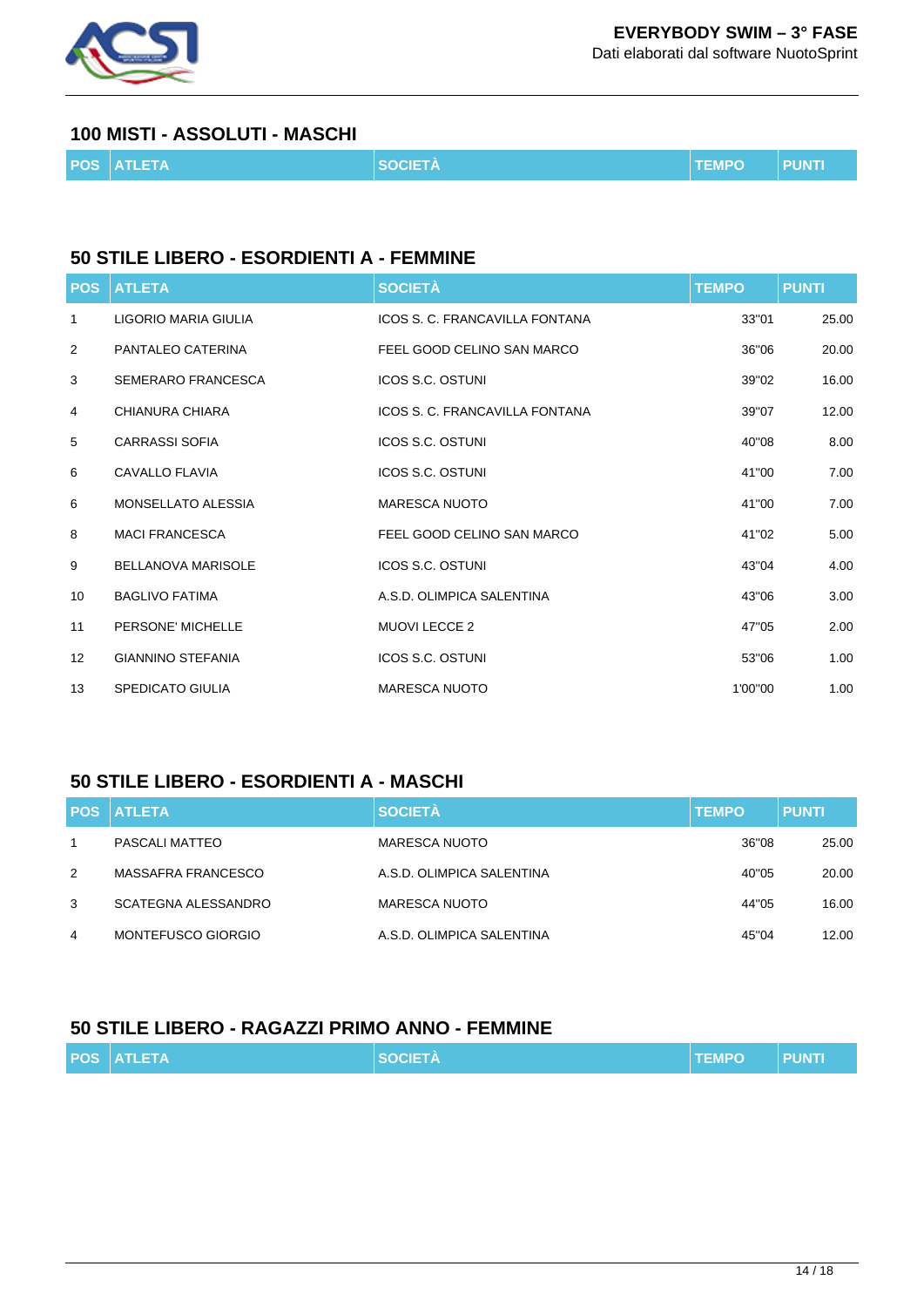

#### **50 STILE LIBERO - RAGAZZI PRIMO ANNO - MASCHI**

|   | <b>POS ATLETA</b>    | <b>SOCIETÀ</b>                 | <b>TEMPO</b> | <b>PUNTI</b> |
|---|----------------------|--------------------------------|--------------|--------------|
|   | PALADINI FEDERICO    | MARESCA NUOTO                  | 33"07        | 25.00        |
|   | PEZZUTO GIACOMO      | MARESCA NUOTO                  | 33"07        | 25.00        |
| 3 | <b>FARINA DAVIDE</b> | ICOS S. C. FRANCAVILLA FONTANA | 35"03        | 16.00        |

#### **50 STILE LIBERO - RAGAZZI - FEMMINE**

|                | <b>POS ATLETA</b>   | <b>SOCIETÀ</b>             | <b>TEMPO</b> | <b>PUNTI</b> |
|----------------|---------------------|----------------------------|--------------|--------------|
| $\mathbf{1}$   | TONDO ALESSIA       | FEEL GOOD CELINO SAN MARCO | 33"05        | 25.00        |
| 2              | BELLANOVA ANGELICA  | <b>ICOS S.C. OSTUNI</b>    | 34"00        | 20.00        |
| 3              | RAPANÀ SOFIA        | FEEL GOOD CELINO SAN MARCO | 34"04        | 16.00        |
| $\overline{4}$ | CARROZZO GIORGIA    | <b>MARESCA NUOTO</b>       | 37"03        | 12.00        |
| 5              | <b>IUNCO CHIARA</b> | <b>MARESCA NUOTO</b>       | 46"05        | 8.00         |

## **50 STILE LIBERO - RAGAZZI - MASCHI**

|   | <b>POS ATLETA</b> | <b>SOCIETÀ</b>       | <b>TEMPO</b> | <b>PUNTI</b> |
|---|-------------------|----------------------|--------------|--------------|
|   | ROMANO LUCA       | <b>MARESCA NUOTO</b> | 31"02        | 25.00        |
| 2 | ROMANO GIANMARIA  | <b>MARESCA NUOTO</b> | 31"04        | 20.00        |
| 3 | ASCANIO ROBERTO   | <b>MARESCA NUOTO</b> | 32"07        | 16.00        |

#### **50 STILE LIBERO - ASSOLUTI - FEMMINE**

| <b>POS ATLETA</b> | <b>SOCIETA</b> | <b>TEMPO</b> | <b>PUNTI</b> |
|-------------------|----------------|--------------|--------------|
|                   |                |              |              |

#### **50 STILE LIBERO - ASSOLUTI - MASCHI**

|  | <b>POS ATLETA</b> | <b>SOCIETÀ</b> | <b>TEMPO</b> | <b>Example 19 PUNTI</b> |
|--|-------------------|----------------|--------------|-------------------------|
|--|-------------------|----------------|--------------|-------------------------|

## **50 FARFALLA - ESORDIENTI A - FEMMINE**

|   | <b>POS ATLETA</b>    | <b>SOCIETA</b>                 | <b>TEMPO</b> | <b>PUNTI</b> |
|---|----------------------|--------------------------------|--------------|--------------|
|   | MUCI ROSALINA        | MARESCA NUOTO                  | 39"00        | 25.00        |
| 2 | LIGORIO MARIA GIULIA | ICOS S. C. FRANCAVILLA FONTANA | 39"01        | 20.00        |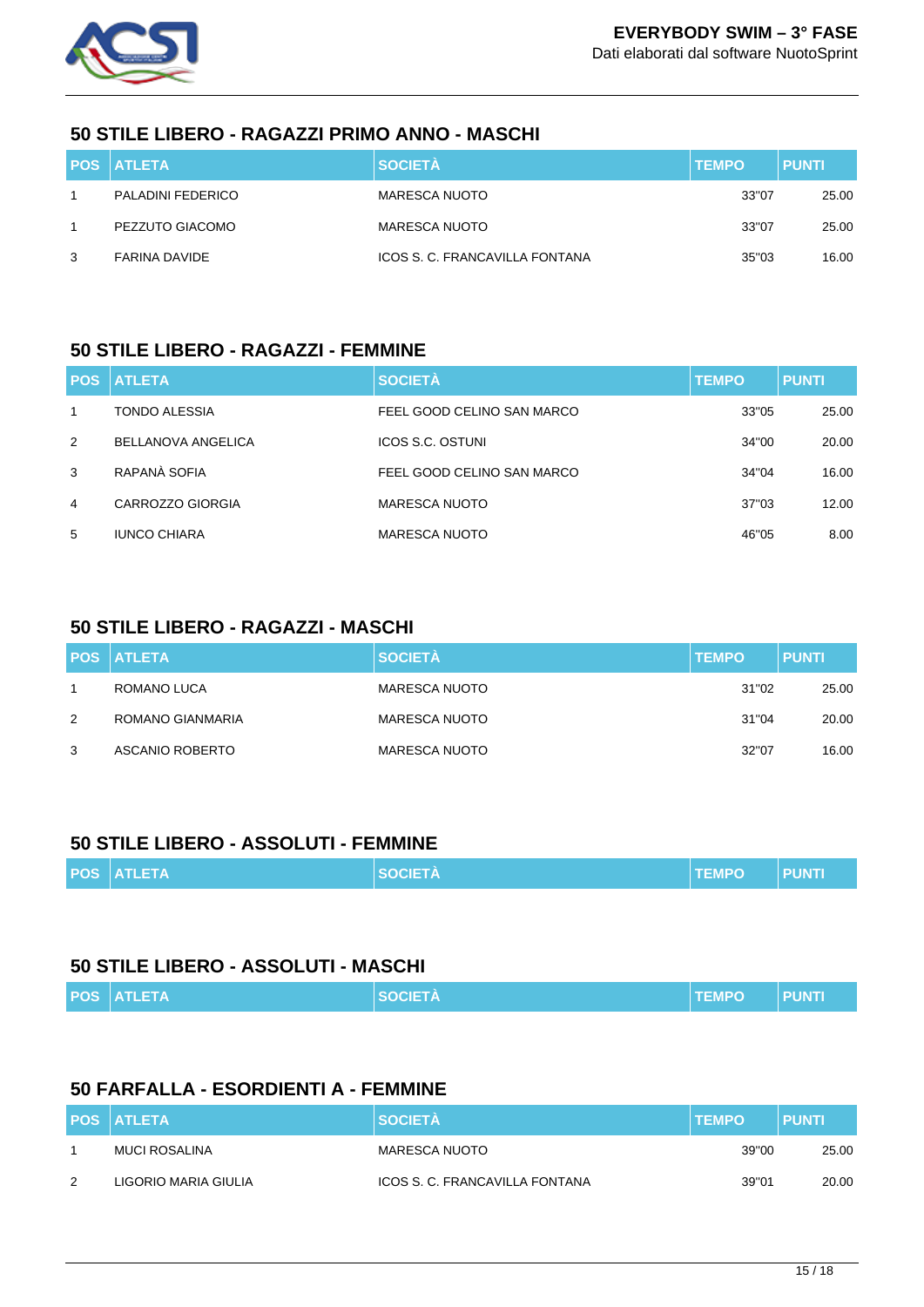

Dati elaborati dal software NuotoSprint

|   | COLETTA ROSSELLA   | ICOS S.C. SAN CESARIO      | 40"06  | 16.00 |
|---|--------------------|----------------------------|--------|-------|
| 4 | VANESSA RREMA      | ICOS S.C. OSTUNI           | 41"09  | 12.00 |
|   | ZOLLINO GEMMA *(1) | FEEL GOOD CELINO SAN MARCO | $\sim$ | 0.00  |

\*(1) SQUALIFICATO

#### **50 FARFALLA - ESORDIENTI A - MASCHI**

|   | <b>POS ATLETA</b>       | <b>SOCIETÀ</b>            | <b>TEMPO</b> | <b>PUNTI</b> |
|---|-------------------------|---------------------------|--------------|--------------|
|   | ZACCARIA JACOPO         | ICOS S.C. OSTUNI          | 45"02        | 25.00        |
| 2 | <b>BODNARESCU MIHAI</b> | MUOVI LECCE SSD           | 47"00        | 20.00        |
| 3 | MASSAFRA FRANCESCO      | A.S.D. OLIMPICA SALENTINA | 48"08        | 16.00        |

#### **50 FARFALLA - RAGAZZI PRIMO ANNO - FEMMINE**

| <b>POS ATLETA</b> | <b>SOCIETÀ</b> | <b>TEMPO</b> | <b>PUNTI</b> |
|-------------------|----------------|--------------|--------------|
|                   |                |              |              |

## **50 FARFALLA - RAGAZZI PRIMO ANNO - MASCHI**

|   | <b>POS ATLETA</b> | <b>SOCIETÀ</b>  | <b>TEMPO</b> | <b>PUNTI</b> |
|---|-------------------|-----------------|--------------|--------------|
|   | PAGLIARA MIRKO    | MUOVI LECCE SSD | 35"06        | 25.00        |
| 2 | PEZZUTO GIACOMO   | MARESCA NUOTO   | 39"06        | 20.00        |

#### **50 FARFALLA - RAGAZZI - FEMMINE**

| <b>POS ATLETA</b> | <b>SOCIETÀ</b>             | <b>TEMPO</b> | <b>PUNT</b> |
|-------------------|----------------------------|--------------|-------------|
| RAPANÀ SOFIA      | FEEL GOOD CELINO SAN MARCO | 43"09        | 25.00       |

## **50 FARFALLA - RAGAZZI - MASCHI**

|  |  | <b>POS ATLETA</b> | <b>SOCIETA</b> | <b>I TEMPO</b> | <b>PUNTI</b> |
|--|--|-------------------|----------------|----------------|--------------|
|--|--|-------------------|----------------|----------------|--------------|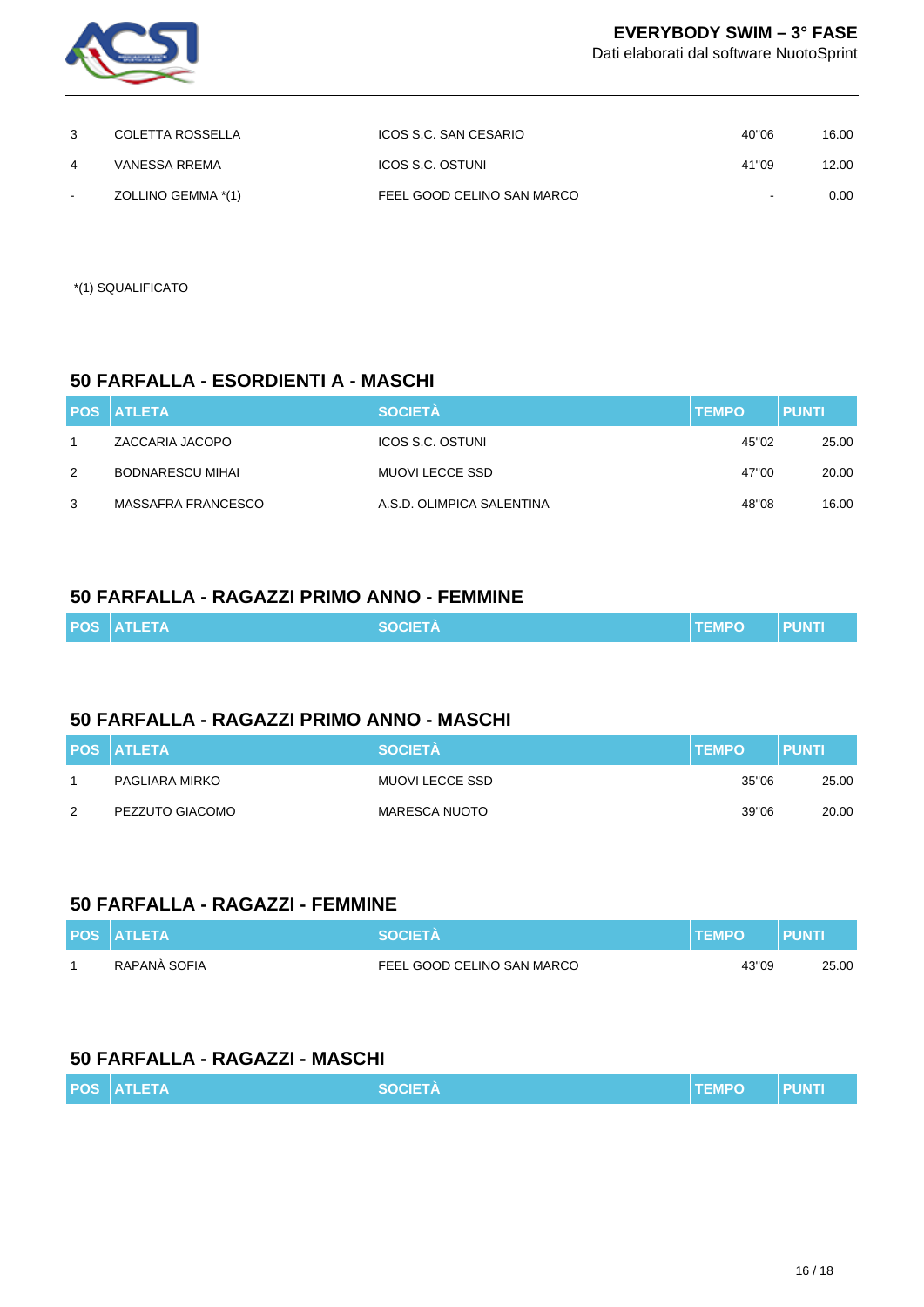

Dati elaborati dal software NuotoSprint

### **50 FARFALLA - ASSOLUTI - FEMMINE**

| <b>POS ATLETA</b> | <b>SOCIETÀ</b> | <b>TEMPO</b> | <b>PUNTI</b> |
|-------------------|----------------|--------------|--------------|
|                   |                |              |              |

## **50 FARFALLA - ASSOLUTI - MASCHI**

|  | <b>POS ATLETA</b> | <b>SOCIETA</b> | <b>TEMPO</b> | 'I PUNTI |
|--|-------------------|----------------|--------------|----------|
|--|-------------------|----------------|--------------|----------|

## **MISTAFFETTA (2M+2F) 4x50 MISTI - ASSOLUTI**

| <b>POS</b>     | <b>DESCRIZIONE</b>                 | <b>TEMPO</b> | <b>PUNTI</b> |
|----------------|------------------------------------|--------------|--------------|
| 1              | ICOS S.C. OSTUNI - A               | 1'49"03      | 50.00        |
| 2              | FEEL GOOD CELINO SAN MARCO - A     | 2'38"03      | 40.00        |
| 3              | MARESCA NUOTO - A                  | 2'45"04      | 32.00        |
| $\overline{4}$ | ICOS S. C. FRANCAVILLA FONTANA - A | 2'49"01      | 24.00        |
| 5              | MUOVI LECCE SSD - A                | 2'51"08      | 16.00        |
| 6              | ICOS S.C. OSTUNI - B               | 2'54"00      | 14.00        |